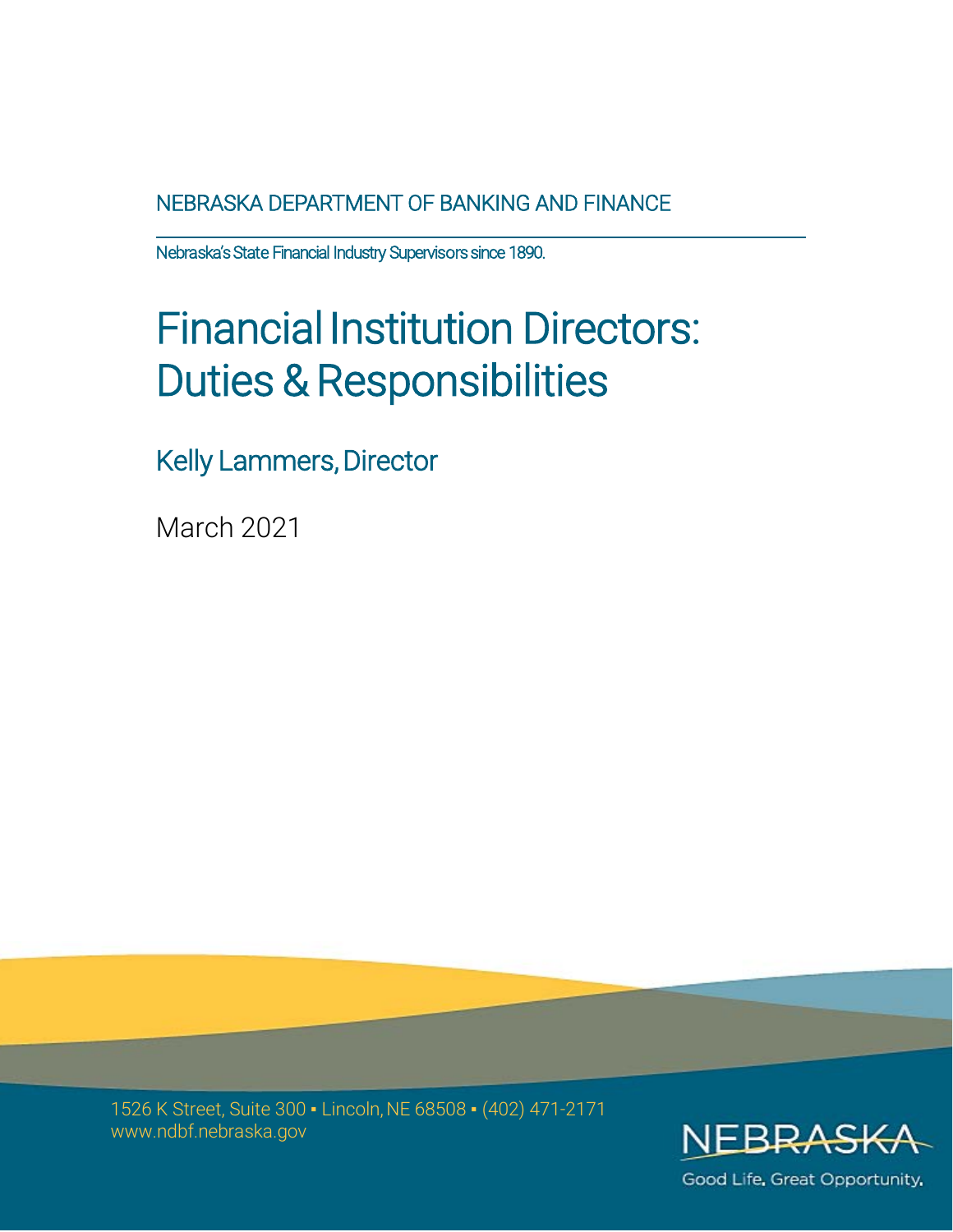# The Financial Institution Directors: Duties and Responsibilities

#### Foreword

This booklet, compiled by the Nebraska Department of Banking and Finance (Department), is intended to aid members of the board of directors of a financial institution to better understand their duties and responsibilities. Thus the title, *The Financial Institution Directors: Duties and Responsibilities*, was selected to be descriptive of an area that is of the utmost importance to every board member in every financial institution in Nebraska.

The booklet is designed for the newly selected director who often times is appointed without any formal training (although formal training is subsequently required) and learns the job by observation. It is written to help explain and clarify your supervisory duties, assist you in building confidence in your abilities, and to help eliminate confusion. It may also set out a new perspective to the experienced director in establishing a cohesive board and help to build able and active leadership. This booklet is not intended to address all of the issues and responsibilities assumed by a director.

To be an effective director, you must first understand that banks, trust companies, building and loan associations and credit unions are closely regulated. Accordingly, it is important that you understand your financial institution's relationship to government regulations.

Second, you need to understand the relationship that exists between the board and its executive management. The board's role is one of establishing goals and direction (planning) and formulating and monitoring financial institution policies, while management's role is one of implementing such policies. The board manages the Chief Executive Officer (CEO). The CEO should not manage the board.

Third, you need to understand your functions and legal responsibilities. It is important that you perform your duties in a manner that minimizes legal liability to you and your financial institution. Assure that detailed records of the board's decision making process are maintained.

Finally, you need to evaluate the effectiveness of board policies in accomplishing your objectives. Goals need to be established and monitored on an ongoing basis to determine whether the objectives have been reached. Participation with executive management is important in the area of setting goals and objectives. This booklet, however, is not intended to be a legal reference. You should consult your financial institution's legal counsel and your own attorney on matters requiring legal consideration.

The Department has the responsibility to examine your institution to enforce compliance with laws, rules and regulations but it also is instructed by the Legislature to aid and assist your institution in maintaining proper banking standards and efficiency. The Vision of the Department is "To make Nebraska the most trusted financial home for people and businesses" and its Mission is "To preserve the public confidence in the Financial Institutions of Nebraska."

The staff of the Department devotes a considerable amount of time answering questions and providing information. They may be contacted at P.O. Box 95006, Lincoln, NE 68509-5006 or via telephone at (402) 471-2171. Information, regulations, staff contacts, and forms are available on the Department website, www/ndbf.nebraska.gov

The Nebraska Department of Banking and Finance is providing this information as a service. It is neither a legal interpretation nor an indication of a policy position by the Nebraska Department of Banking and Finance. If you have questions concerning the meaning or application of a particular federal or state law or rule or regulation, model rule, statement of policy or other materials, please consult with an attorney who specializes in financial institution law.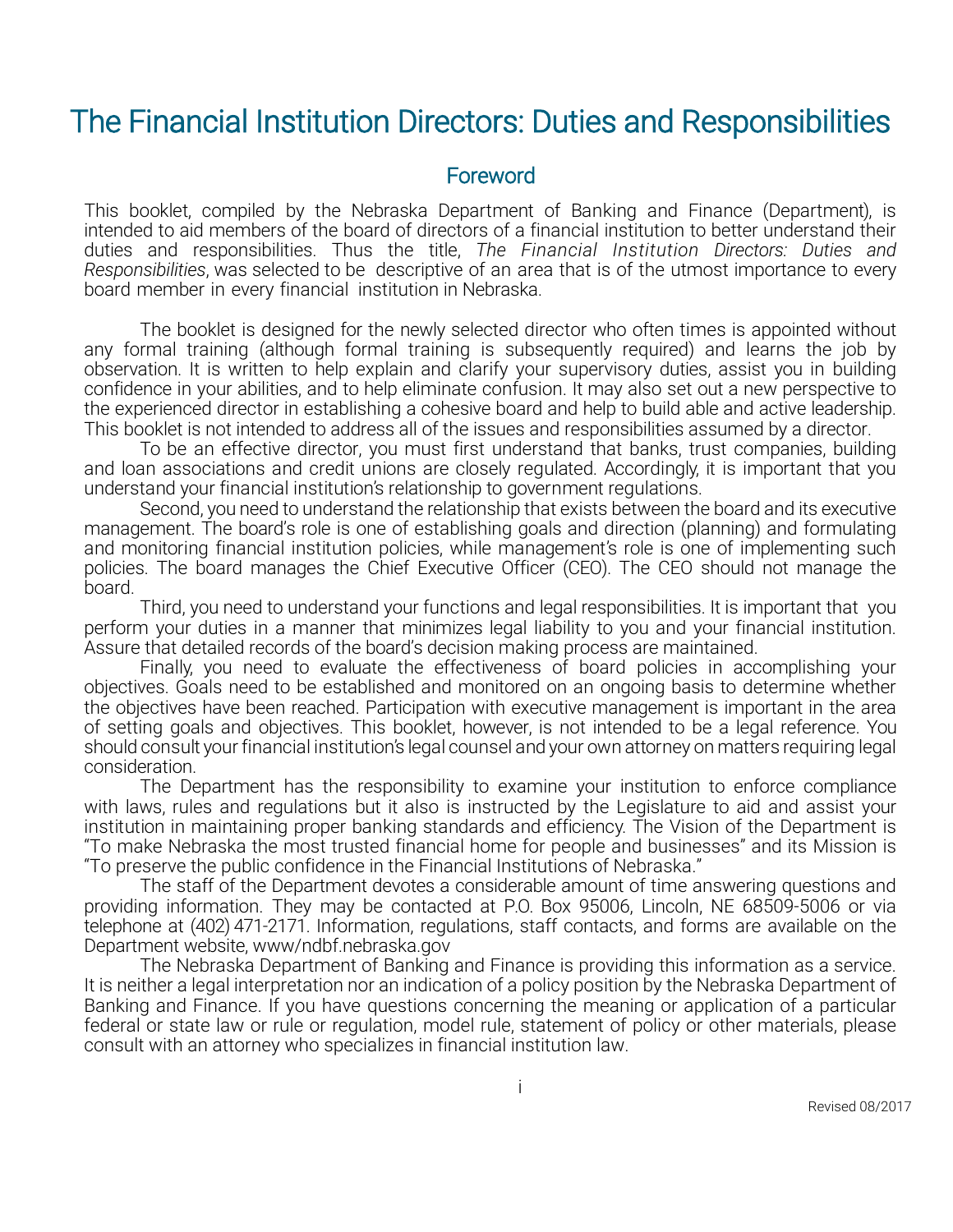# **Table of Contents**

| Chapter $1 -$ The Director's Role                |  |
|--------------------------------------------------|--|
|                                                  |  |
|                                                  |  |
|                                                  |  |
|                                                  |  |
|                                                  |  |
|                                                  |  |
|                                                  |  |
|                                                  |  |
|                                                  |  |
| Chapter $2$ – Mechanics of the Board's Operation |  |
|                                                  |  |
|                                                  |  |
|                                                  |  |
|                                                  |  |
|                                                  |  |
|                                                  |  |
|                                                  |  |
|                                                  |  |
|                                                  |  |
|                                                  |  |
|                                                  |  |
|                                                  |  |
|                                                  |  |
| Chapter $3$ – Supervisory Duties                 |  |
|                                                  |  |
|                                                  |  |
|                                                  |  |
|                                                  |  |
|                                                  |  |
|                                                  |  |
|                                                  |  |
|                                                  |  |
|                                                  |  |
|                                                  |  |
| THE RELATIONSHIP BETWEEN THE BOARD AND           |  |
|                                                  |  |
| Chapter $4 -$ Board Committees                   |  |
|                                                  |  |
| and the contract of the contract of              |  |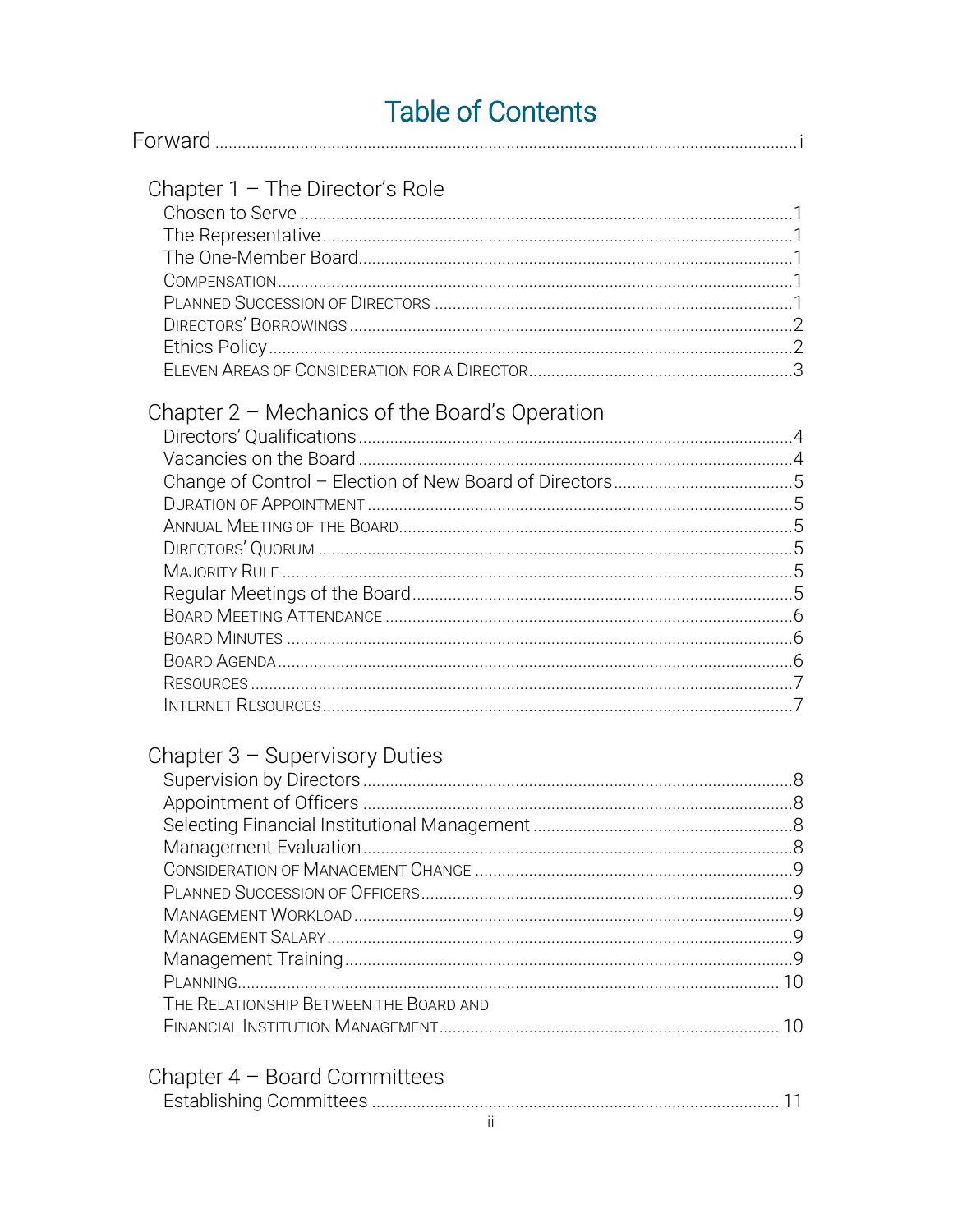|           | Chapter $V$ – Directors' Examinations                      |                                                                   |  |
|-----------|------------------------------------------------------------|-------------------------------------------------------------------|--|
|           | Directors' Examination by a Certified Public Accountant or |                                                                   |  |
|           |                                                            |                                                                   |  |
|           |                                                            | DIRECTORS' EXAMINATION PERFORMED BY OTHER THAN A CERTIFIED PUBLIC |  |
|           |                                                            |                                                                   |  |
|           |                                                            |                                                                   |  |
|           | Chapter VI – Developing a Lending Policy                   |                                                                   |  |
|           |                                                            |                                                                   |  |
|           |                                                            |                                                                   |  |
|           |                                                            |                                                                   |  |
|           |                                                            |                                                                   |  |
|           | Chapter VII - Customer Information Security Policy         |                                                                   |  |
|           |                                                            |                                                                   |  |
|           |                                                            |                                                                   |  |
|           |                                                            |                                                                   |  |
|           | Chapter VIII - Developing an Investment Policy             |                                                                   |  |
|           |                                                            |                                                                   |  |
|           |                                                            |                                                                   |  |
|           |                                                            |                                                                   |  |
|           |                                                            |                                                                   |  |
|           |                                                            |                                                                   |  |
|           |                                                            |                                                                   |  |
|           |                                                            |                                                                   |  |
|           |                                                            |                                                                   |  |
|           |                                                            | Chapter IX - Developing a Funds/Asset Liability Management Policy |  |
|           |                                                            |                                                                   |  |
|           |                                                            | Critical Areas of a Funds/Asset Liability Management Policy 23    |  |
|           |                                                            |                                                                   |  |
| Refer to: | 45 NAC 19<br>45 NAC 24                                     | 45 NAC 30<br>46 NAC 10                                            |  |
|           | 45 NAC 25                                                  | 46 NAC 11                                                         |  |
|           | 45 NAC 31                                                  |                                                                   |  |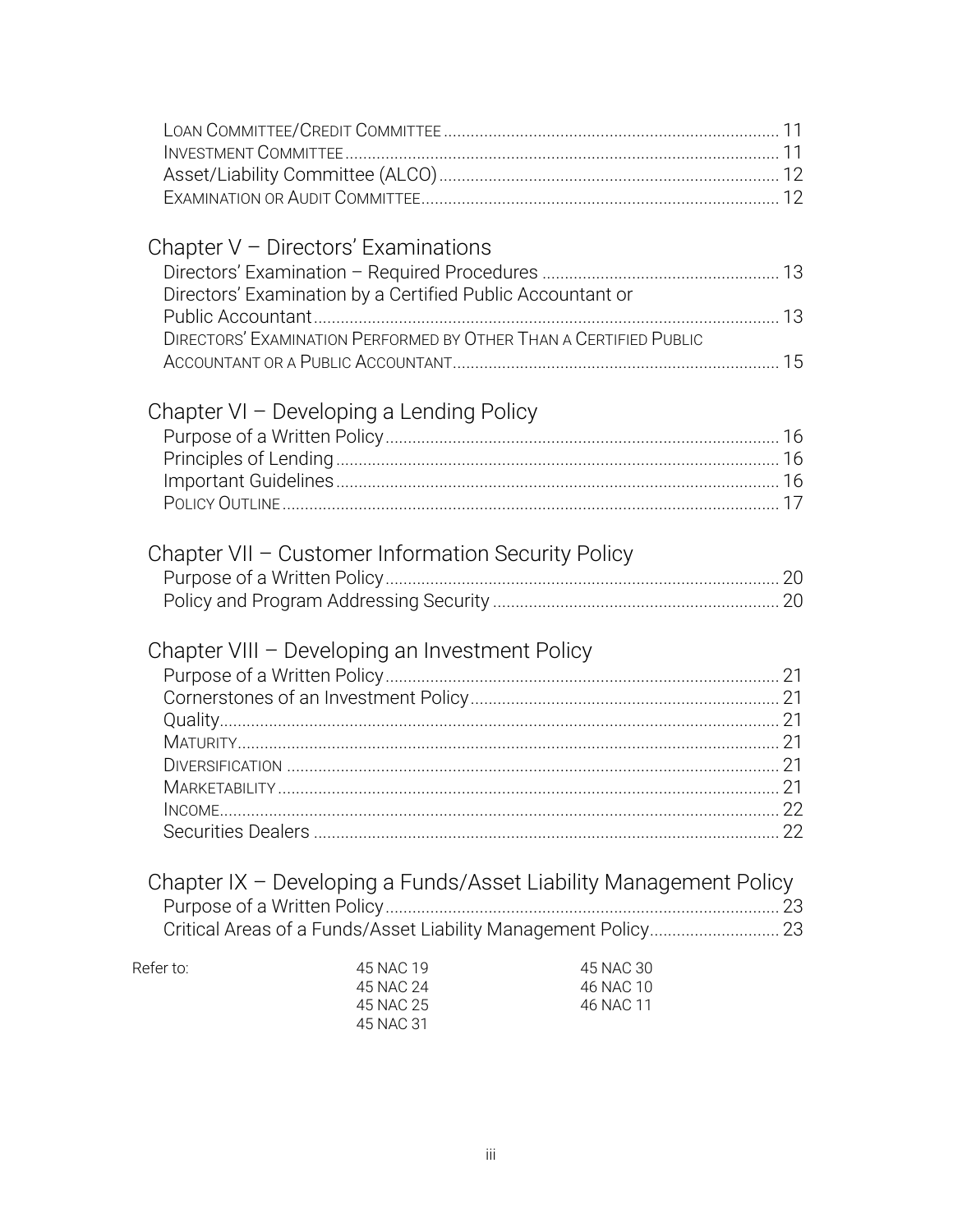# Chapter I

# The Director's Role

#### Chosen to Serve

The Nebraska Legislature has mandated that every member elected to a board of directors be a person of good moral character, with known integrity, business experience and the ability to accept responsibility. Accordingly, it is incumbent upon the financial institution's shareholders to choose people who are respected in the community, capable of serving and willing to lend their good names as assurance to others in the community that the financial institution will be run properly and that all business will be handled in a confidential manner. It has long been considered an honor to be chosen to serve as a member of a financial institution's board of directors, a position which carries important duties and responsibilities.

#### The Representative

Directors are not only representatives of shareholders, but also, in a sense, representatives of the depositors. Their position is one of a trusteeship, since, unlike other businesses, financial institutions operate not only on stockholders' funds but largely on the funds of depositors. Accordingly, the directors have a special fiduciary relationship to the public and depositors, and special precautions are needed so the directors conduct themselves in a manner that is above reproach.

### The One-Member Board

New directors frequently, when first elected, feel dependent upon other members of the board who have accumulated some experience. This is natural because new members sometimes have little or no technical knowledge regarding the financial institutions industry; however, when this feeling becomes deep-seated and widespread, a vacuum exists.

A board cannot be effective if it allows one individual to dominate the functions of the board. This may occur when one member of the board is the principal stockholder (in a stock organization) or a strong willed individual, and other members allow that particular director to dominate all phases of the financial institution's policies and operations. The potential danger inherent in situations of this nature is the lack of input representing various points of view. Informed decision making dictates consideration of many viewpoints, not just those of a majority shareholder or dominant individual. Directors must be prepared to make their views known.

# **Compensation**

Directors are entitled to reasonable compensation for their time and effort unless the articles of incorporation or by-laws provide otherwise. Should members serve on special committees, they might properly receive additional compensation at the discretion of the board. Neb. Rev. Stat. § 21-294 (Cum. Supp. 2016). Officials of credit unions, however, are not entitled to any compensation although they may be reimbursed for expenses incurred while on credit union business, and provided certain insurance coverages. Neb. Rev. Stat. § 21-1761 (Reissue 2012).

#### Planned Succession of Directors

Succession of management is an important consideration which applies not only to a financial institution's management, but also to members of the board. A financial institution must recognize the need to plan for the retirement of its directors. If the contribution from certain directors steadily diminishes for any reason, this fact must be dealt with. Some financial institutions have met this situation by providing for honorary directors when active involvement is no longer practicable. Such individuals without some mandatory retirement plan, will likely not volunteer to retire, even if management suggests they do. Generally, the honorary director attends board meetings in an advisory capacity without a formal voice or vote in the proceedings.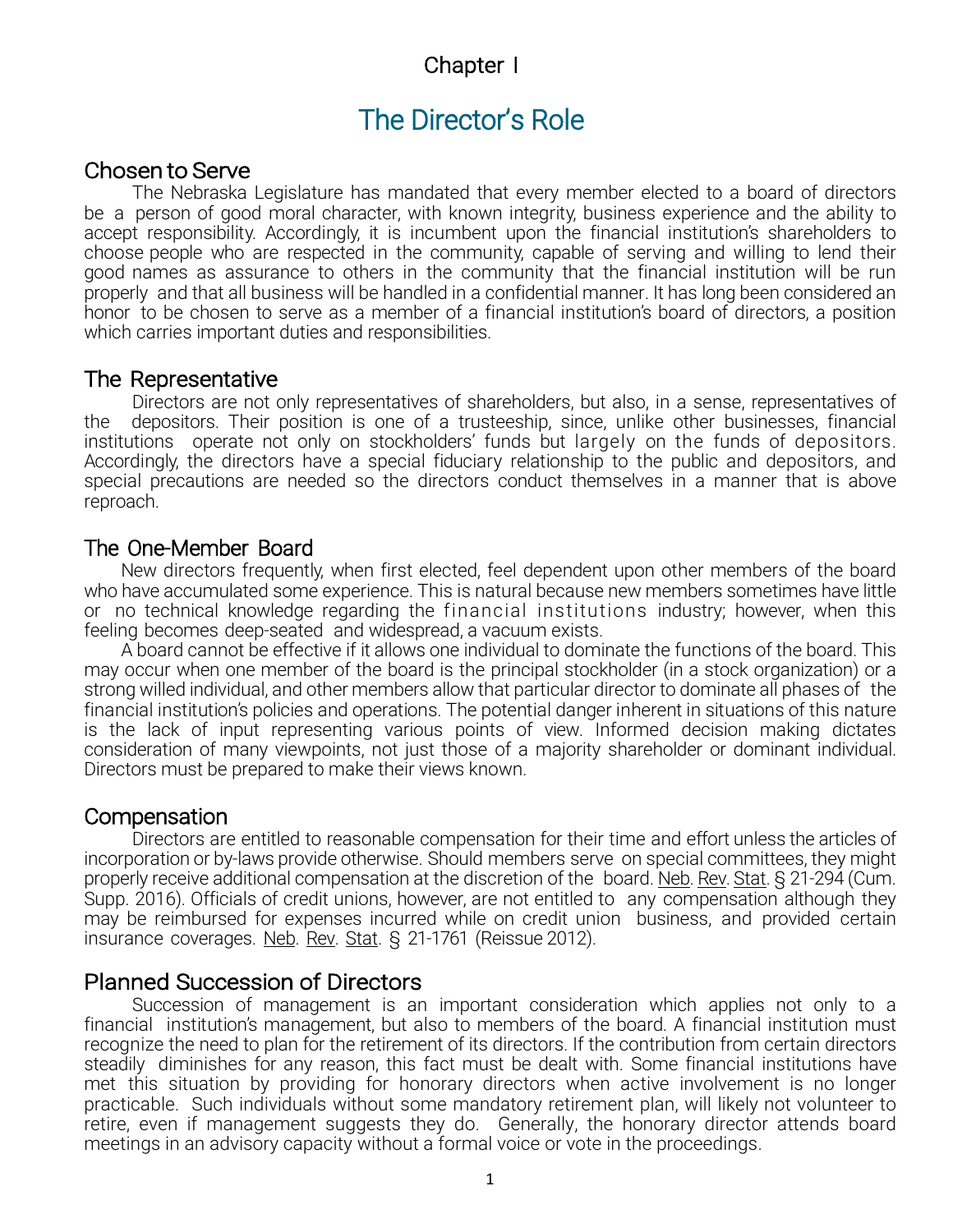# Directors' Borrowings

Unwarranted extensions of credit to directors of a financial institution in a personal capacity, or to their interests, violates the directors' role of trust. Any loan advanced by a bank to a member of its board or a related interest of that member that is over \$25,000.00 or 5 percent of the bank's unimpaired capital and unimpaired surplus must be specifically approved by the board before any funds are advanced. Neb. Rev. Stat. § 8-143.01 (LB 140 (2017)). Any loan advanced to an official of the credit union, if permitted by its bylaws, must comply with all requirements of the Credit Union Act. The terms of the advance must not be more favorable than those extended to other members. Neb. Rev. Stat. § 21-1796 (Reissue 2012). While there is no express statute relating to borrowings of building and loan directors, the guidelines set forth in the above-cited statutes should certainly apply to building and loan associations.

The financial institution's primary federal regulator (Federal Deposit Insurance Corporation, Federal Reserve Bank, or National Credit Union Administration (NCUA)) has also adopted limits on directors' borrowings. Check those regulations prior to any borrowing, even if the loan is in compliance with state law.

The discussion of the board and its vote on a director's line of credit must be specifically noted in the minutes of that meeting. The borrowing director should not be present during the discussion. Special treatment or preference must not be granted with regard to interest rates, security, payments, or renewals. Inasmuch as directors need to be leading and reputable people in their communities, the fact that they borrow at their own institution is, in and of itself, not objectionable. A position contrary to this would be unfair to the director and would certainly tend to discourage persons having good business judgement and influence in the community from serving upon the board.

It is important to note that if the director is also an officer or employee of the institution, other statutory restrictions as to amounts and types of loans apply.

#### Ethics Policy

The Department requests that the board of each financial institution adopt an ethics policy for their company. Upon adoption, the policy should be made available to all directors, officers, and employees. Documentation of an annual review of the policy with all directors, officers, and employees must be retained. Below is a sample policy. The sample may be modified or a current policy may be used but the financial institution's policy must address all of the points in the sample.

It is good business practice to inform all persons associated with the financial institution of the ethical standards that are expected. They are too important to be taken for granted. Additionally, such a policy may be important to the financial institution in the event of a legal action against the financial institution by a customer or former employee.

#### Sample Ethics Policy

All directors, officers and employees (DOE) are expected to understand, respect and comply with all of the laws, regulations, policies and procedures that apply to their position. While the financial institution is responsible for necessary training, responsibility rests with the individual.

All DOE should be scrupulous in avoiding any action or position that conflicts or gives the appearance of a conflict with the financial institution's interests. A conflict situation can arise when a DOE takes actions or has interests that may make it difficult to perform his or her duty for the financial institution objectively and effectively.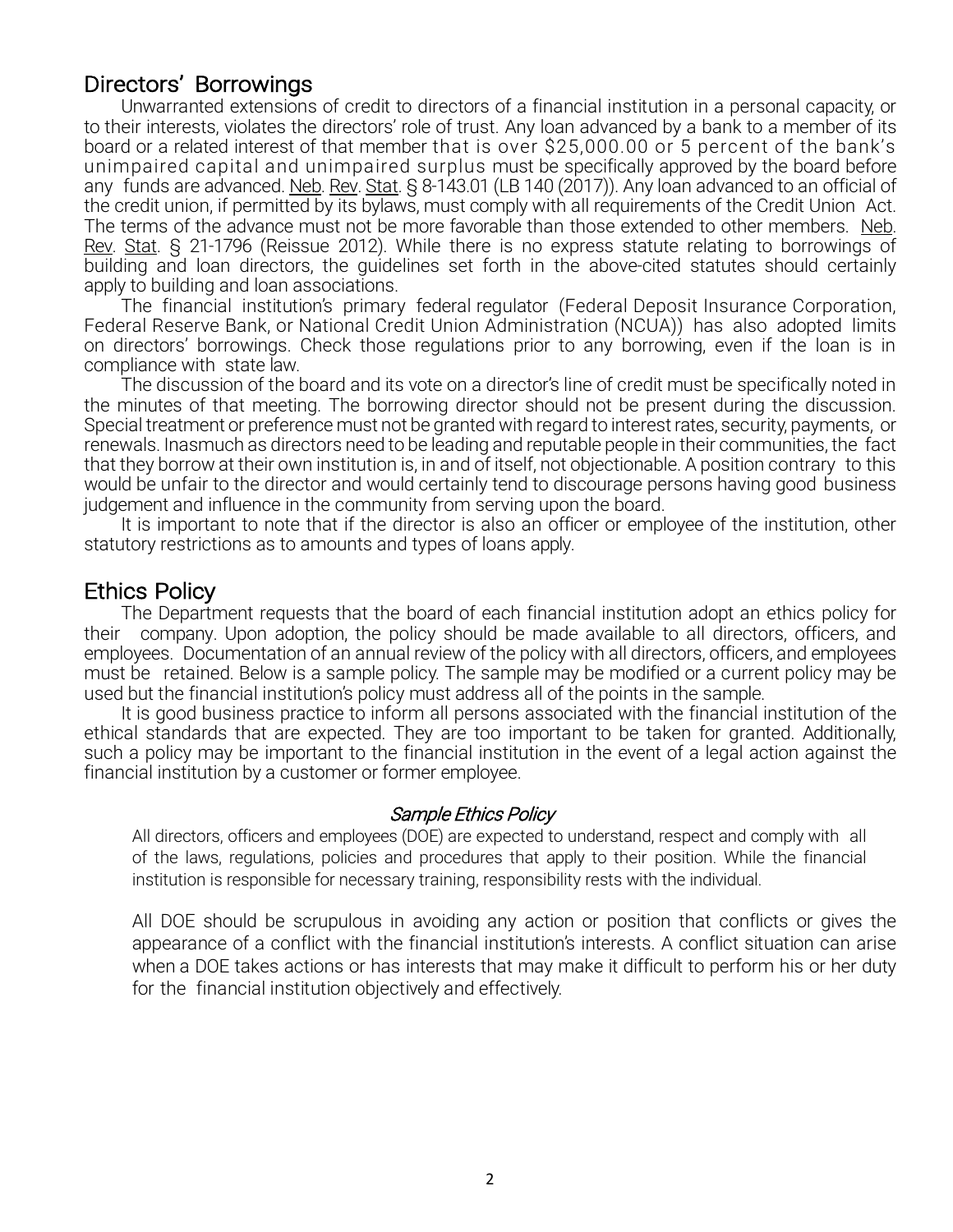Conflicts may also arise when a DOE or a member of his or her family receives personal benefits as a result of the DOE's position with the financial institution, whether from a third party or from the financial institution. Conflicts of interest are often not clear-cut, so if a question arises, the DOE should consult with higher levels of management. In a case of a director, the matter should be brought to the entire board.

DOE must maintain the confidentiality of non-public information, acquired through the DOE's relationship with the financial institution, except when disclosure is specifically authorized by laws, regulations, or legal proceedings. Non-public information includes that which might be of use to competitors of the financial institution or harmful to the financial institution or its customers or employees if disclosed.

All of the financial institution's books, records, accounts and financial statements must be maintained in accurate detail, must appropriately reflect the financial institution's transactions and must conform both to applicable legal requirements and the financial institution's system of internal controls. Implicit in this accuracy is a prohibition of false, covert, or misleading entries.

Levels of authority for access to books, records, assets, and transactional devices of the bank have been established. These levels of authority are not to be avoided or exceeded.

If any DOE becomes aware of a violation of this Code of Ethics, or other violations of laws or regulations, or any potential fraud, that DOE must report the situation to an uninvolved supervisor, uninvolved board member, or appropriate outside regulatory authority.

# Eleven Areas of Consideration for a Director

- 1. The director should be well known and respected in the community with an unquestioned reputation for integrity.
- 2. The director should be a successful individual in his/her own right and a leader in the community, as demonstrated by affiliation with community projects such as economic growth, development, and civic affairs.
- 3. The director must be capable of making sound, independent decisions based on facts and not on prejudices or personal interests.
- 4. The director must have a genuine interest in the office, regularly attend all meetings and keep well informed as to the affairs of the institution at all times.
- 5. The director must gain and maintain a thorough knowledge of the duties and responsibilities of his/her office.
- 6. The director must be capable of retaining confidences. Confidential information gained through the position is not to be divulged.
- 7. The director must give undivided loyalty to the financial institution charter over the owner and not have interests adverse to the institution.
- 8. The director must not use his/her office for personal benefit through information gained by virtue of his/her position.
- 9. The director must be capable of distinguishing between policy matters and management matters and be willing to refrain from unwarranted involvement in management functions.
- 10. The director must not lose sight of his/her primary responsibility, which is to safeguard the interests of the shareholders and depositors of that institution.
- 11. Common sense and fundamental values are of vital importance.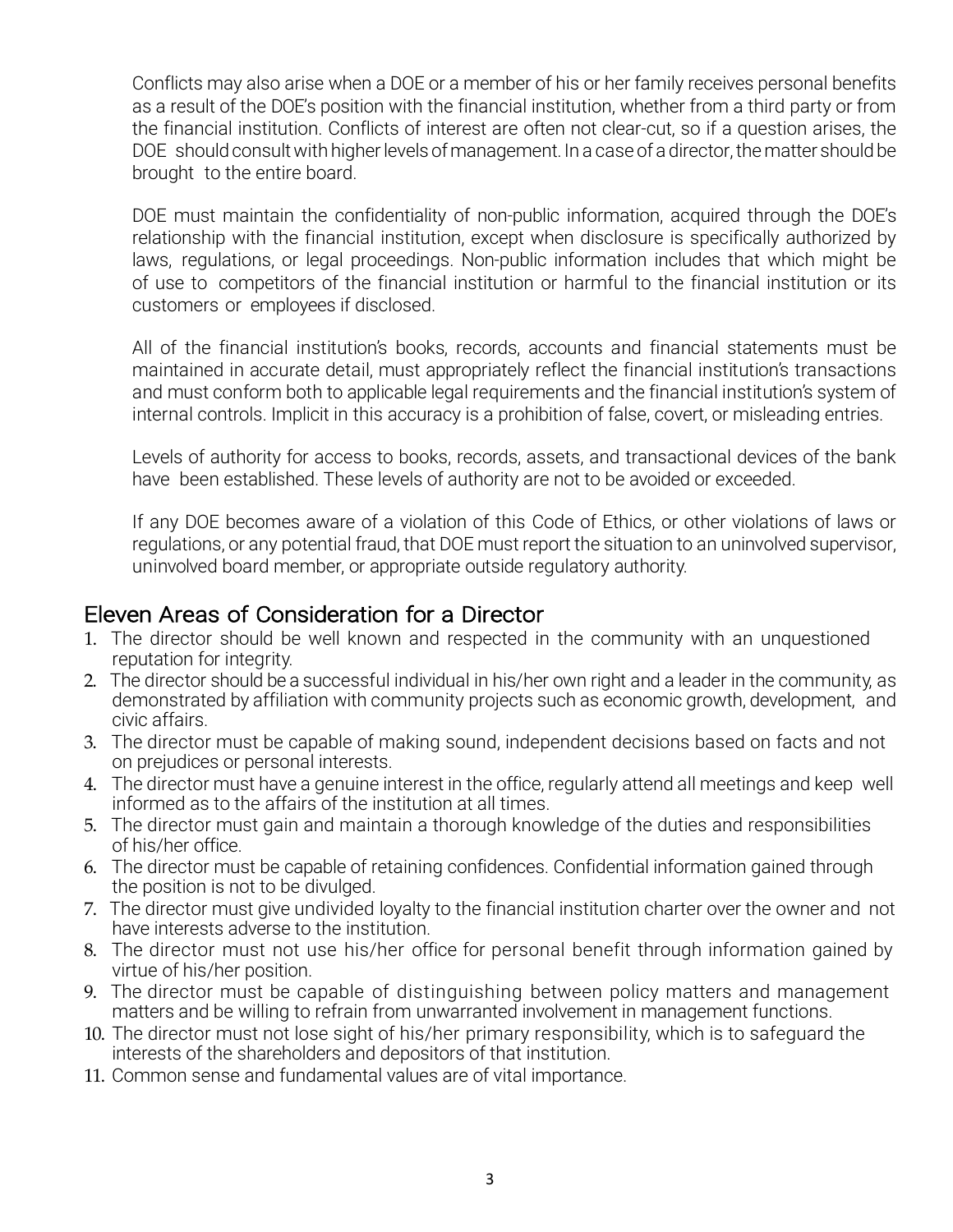# Chapter II

# Mechanics of the Board's Operation

# Directors' Qualifications

The Nebraska statutes set out several provisions relative to the qualifications and conduct of financial institution directors. The statutes require that a majority of the members of a bank have their residences in Nebraska or within 25 miles of the bank's main office. Neb. Rev. Stat. § 8-126 (LB 140 (2017)). A majority of the members of a trust company board must be residents of Nebraska. Neb. Rev. Stat. § 8-204 (Reissue 2012).

Reasonable efforts shall be made to acquire members of the board of directors from the county in which the main office of the bank is located and from counties in which branches of the bank are located. In the case of a trust company, reasonable efforts shall be made to acquire members of the board of directors from county in which the trust company is located. Each member of the board must be a person of good moral character, known integrity, business experience, and responsibility. Before any member of a board of directors can act in that capacity, he/she must be approved by the Department. Application forms for a director's approval are available from the Department or the Department's website, [www.](http://www/) ndbf.nebraska.gov. Although not expressly set out in the Nebraska statutes, the same personal qualifications set out for commercial bank and trust company directors should be considered in selecting the directors of building and loan associations and credit unions.

### Vacancies on the Board

When vacancies occur on the board of directors of a bank for any reason, the bank is required to notify the Department within 30 days from the time the vacancy occurs. Neb. Rev. Stat. § 8-124.01 (Reissue 2012). This is done by letter. Vacancies on the board of banks are to be filled within 90 days, except that if the vacancy created leaves a minimum of five directors, appointment is optional unless individual institution's bylaws require more members. Any vacancy may be filled by the affirmative vote of a majority of the remaining directors even though less than a quorum of the board of directors may be available. A bank or trust company director elected to fill a vacancy serves until the next election of directors. Section 8-124.01, Section 8-204.

Before a newly-elected bank or trust company director may act in an official capacity, the institution must apply to the Department for approval of that director and receive approval of that director by the Department. Forms are available for this purpose from the Department upon request or on the Department's website. Section 8-126 (LB 140 (2017)) and Section 8-204.

Stock-held building and loan associations should follow general corporation laws, which provide that a vacancy may be filled by the shareholders or by the affirmative vote of a majority of the remaining directors. A director elected to fill such a vacancy shall be elected for a term to expire at the next shareholders' meeting at which directors are elected. Neb. Rev. Stat. § 21-293 (Cum. Supp. 2016). The Nebraska statutes are silent on the procedure for filling vacancies on the boards of mutually-held building and loan associations; the procedures should be set forth in the institution's bylaws.

In the instance of a director vacancy in a credit union, the board of directors shall fill any vacancies occurring on the board unless the bylaws specifically reserve that power to the members. An individual appointed to fill a vacancy on the board shall serve the remainder of the unexpired term, except that he or she shall cease to serve immediately if he or she replaced a director who was suspended or removed by the board or the supervisory committee and the credit union membership reversed such suspension or removal. Neb. Rev. Stat. § 21-1760 (Reissue 2012).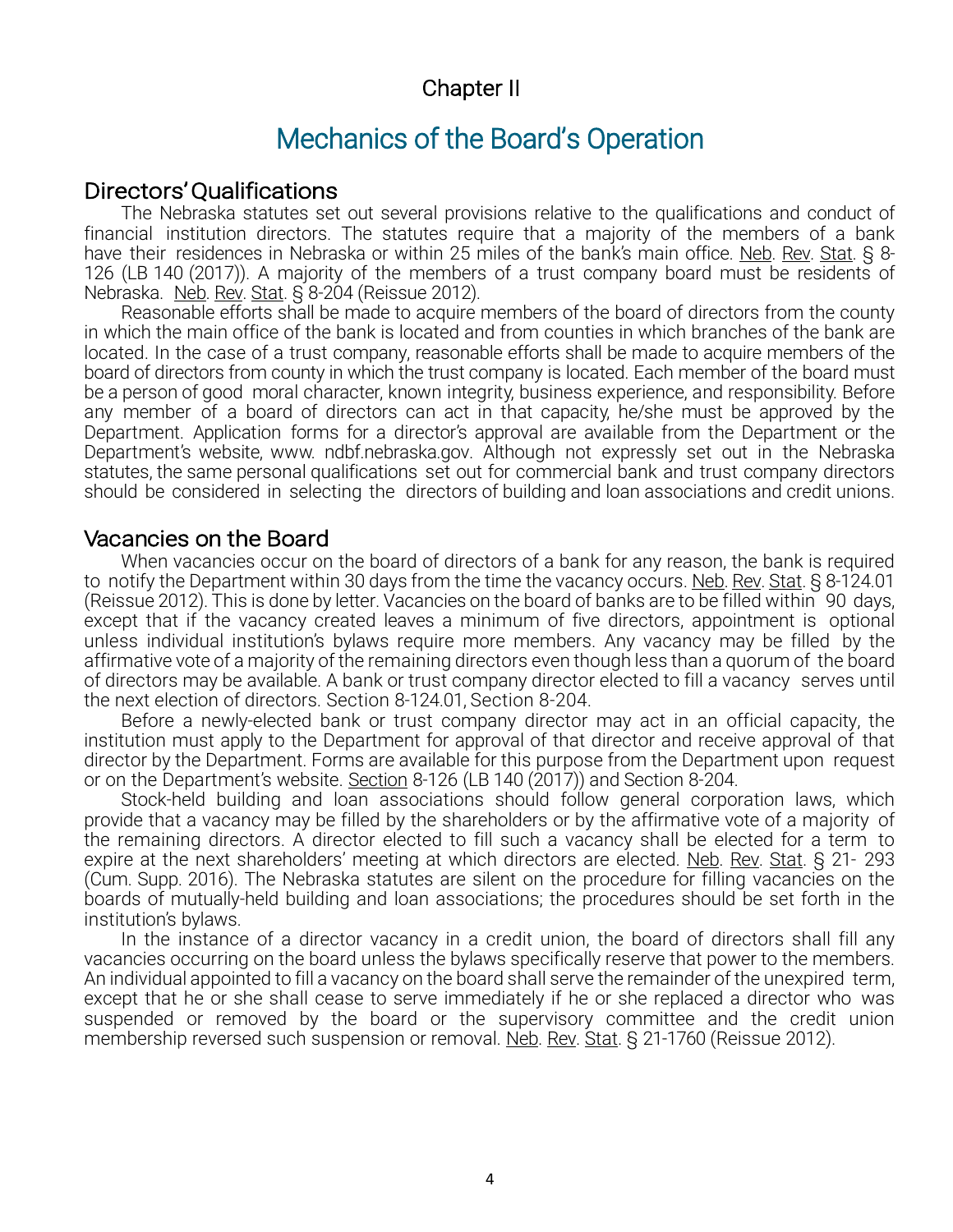# Change of Control - Election of New Board of Directors

A change in control (25 percent or more of the stock changes hands or a party accumulates more than 25 percent of stock) of any bank, trust company, or holding company requires prior approval of the Department. Neb. Rev. Stat. §§ 8-1501 to 8-1502 (Reissue 2012). Forms are available for this purpose from the Department upon request or on the Department's website. The Department will notify the institution when a change in control may be effected.

# Duration of Appointment

Each member of the board of directors for a bank, trust company, or building and loan association serves his/her term or until the next annual meeting of shareholders. Neb. Rev. Stat. § 21-288 (Cum. Supp. 2016). Credit union directors serve for a term as determined by the institution's bylaws. The terms are to be staggered. Neb. Rev. Stat. § 21-1758 (Reissue 2012). At the annual meeting, an election shall take place. If a vacancy occurs prior to the annual meeting of the members, the remaining directors may appoint someone to fill the vacancy, with Departmental approval, until the next annual meeting of the members. Neb. Rev. Stat.21-293(Cum. Supp. 2016), and §21-1760 (Reissue 2012).

# Annual Meeting of the Board

Following the annual meeting of the stockholders or members, the elected directors should promptly hold an organizational meeting. Officers should be appointed, salaries fixed for the ensuing years, and any other business that might properly come before an organizational meeting should be transacted. The minutes of this meeting should clearly reflect the appointment of officers and the amounts of salaries approved for each. Credit unions are to notify the Department within 30 days of the annual meeting of the members of the names and addresses of board and committee members and officers. Neb. Rev. Stat. § 21-1759 (Reissue 2012).

# Directors' Quorum

A simple majority of the total number of directors of a bank serving at the time shall constitute a quorum. Section 8-124 (LB 140 (2017)). The number of directors of a credit union shall be not less than five, and the membership of the supervisory and credit committees shall not be less than three. Neb. Rev. Stat. § 21-1758 (Reissue 2012). The statutes also do not expressly prescribe what constitutes a quorum for a credit union's board of directors or for a building and loan association's board of directors, but general corporation law states that a majority of the number of directors shall constitute a quorum. Neb. Rev. Stat. § 21-299 (Cum. Supp. 2016).

# Majority Rule

The act of the majority of the directors present at a meeting at which there is a quorum shall be the act of the board of directors, unless the act of a greater number of directors is required by the articles of incorporation, articles of association, or the bylaws. This rule applies to all financial institutions. Section 21-299 and Neb. Rev. Stat. § 21-1768 (Reissue 2012).

# Regular Meetings of the Board

Banks and trust companies are required to hold board meetings at least once in every calendar quarter, while credit unions must hold meetings not less frequently than once a month. Section 8-124 (LB 140 (2017)), and Neb. Rev. Stat. §§ 8-204 (Reissue 2012), 21-1767 (Reissue 2012). Regular meetings of the board of directors may be held with or without notice as specified in the bylaws. Neb. Rev. Stat. §§ 21-257 and 258 (Cum. Supp. 2016), Neb. Rev. Stat. § 21-1767 (Reissue 2012).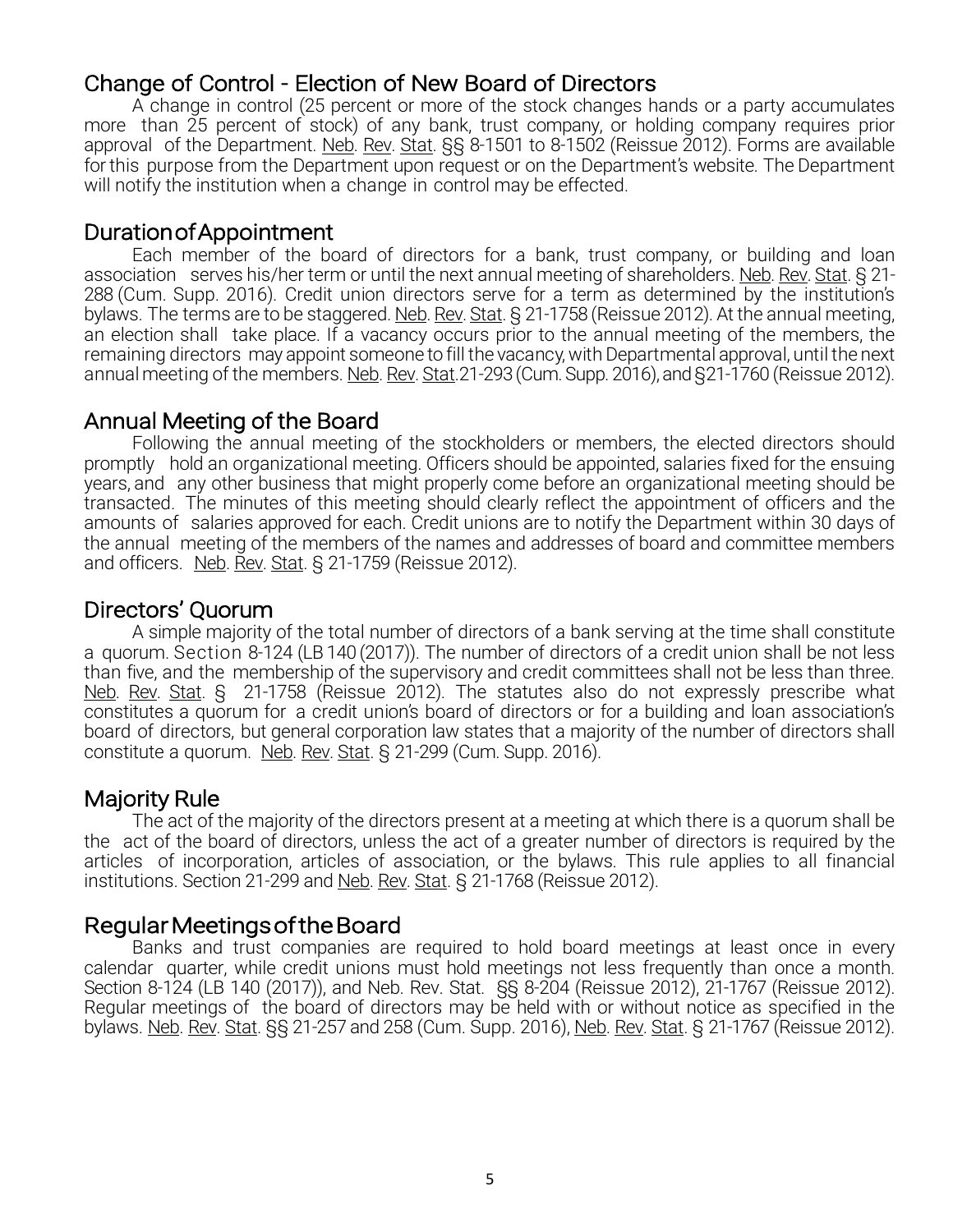# Board Meeting Attendance

It is incumbent upon each member of the board to attend board meetings on a regular basis. It is necessary that such meetings be held as frequently as conditions warrant. It is permissible for members to participate by telephone or other electronic means.

Infrequent board meetings make it difficult for directors to remain informed on important matters concerning the institution. Irregular attendance results in inadequate supervision. Every board member has a duty to the shareholders, members, depositors, and/or account holders to see that the institution is operated in a proper manner. When the directors accept election to the board, they become obligated to that responsibility. Directors allow their names to be used as assurance to the public that the institution will be properly supervised. To do less would be a disservice to the public trust, depositors, shareholders, or members.

### Board Minutes

It cannot be overemphasized that accurate, complete, and detailed minutes are very important. Minutes are the institution's records reflecting the business conducted by the institution, showing the action taken by the board with respect to loans and investments as well as matters of a special or unusual nature. They represent the supervision extended by the board on these matters. Members must protect themselves by insisting upon full and complete minutes. This includes documentation of discussions and decisions made and attachments, if any are used, during the discussion.

### Board Agenda

The board agenda should take the form that the directors are accustomed to in other organizations: Roll Call; Approval of Minutes of Previous Meetings, Committee Reports, Management and Other Reports; Old Business; and New Business. However, unlike the minutes of other boards, there are a number of topics that must be considered by the financial institution board at least annually or quarterly.

State and federal law place a number of requirements upon the board. State and federal rules and regulations further refine and define those statutes with more specific requirements. Upon review, a director will find that these rules and regulations require that the institution adopt a number of policies. It is the director's responsibility to insure that management and the board follow those policies. The institution's shareholders or members have provided articles of incorporation/ association and bylaws that set forth an additional set of requirements the board must follow.

In addition to the above, there are a number of common sense issues that should be regularly addressed by the board. From personal experience with other businesses, a director, for example, might annually want to see a list of property and liability insurance policies or a summary of employee benefits.

The issues that the board is responsible for considering can appear to be overwhelming. The best way for a board to operate is to obtain from management a list of issues that must be reviewed during the year, along with the date(s) the issue will be dealt with. It is very helpful to have reports mailed several days in advance of meetings, but privacy of the institution's customers must be protected.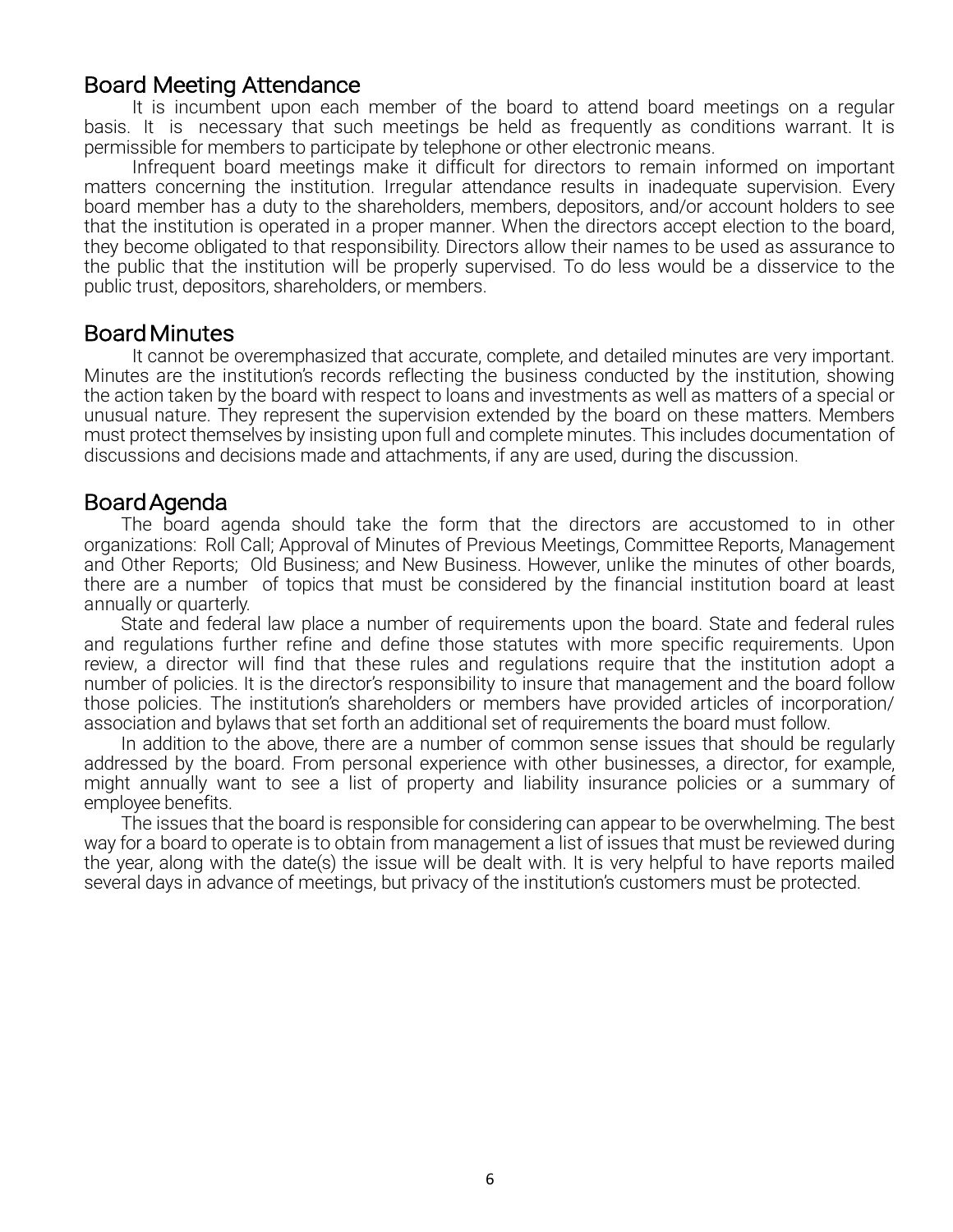# Resources

For commercial banks, the Nebraska Bankers Association publishes a loose-leaf series titled "NBA Compliance Handbook." The section on directors is an excellent resource that all new bank directors should review. This resource is also available electronically. For credit unions, the NCUA Handbook, Part V, will be helpful. It can be found on the NCUA website, [www.ncua.gov.](http://www.ncua.gov/)

### Internet Resources

The Department's website is www.ndbf.nebraska.gov. Laws, rules, and forms can be found on the website.

The websites listed below point to information created and maintained by other public and private organizations. Please be aware that the Department does not control or guarantee the accuracy, relevance, timeliness, or completeness of this outside information. Reference in these web sites to any specific commercial products, processes, or services, or the use of any trade, firm or corporation name is for the information and convenience of the public, and does not constitute endorsement, recommendation, or favoring by the Department. The information provided is intended to be general information. It is not intended to take the place of either the written law or regulations.

- American Association of Bank Directors: [www.aabd.org/resources](http://www.aabd.org/resources)
- Federal Deposit Insurance Corporation: [www.fdic.gov](http://www.fdic.gov/)
- *FDIC Directors Resource Center: https://www.fdic.gov/regulations/resources/director/*
- Federal Reserve Bank of Kansas City,
- FRB's Bank Directors Desktop: http://bankdirectorsdesktop.org/
- Federal Reserve Bank of St. Louis,
- *Insights for Bank Directors*: [www.stlouisfed.org/col/director](http://www.stlouisfed.org/col/director)
- Independent Community Bankers of America, *Bank Director Program*: http://www.icba.org/education/bank-director-program
- National Credit Union Administration: [www.ncua.gov](http://www.ncua.gov/)
- Nebraska Bankers Association: www.nebankers.org
- Nebraska Credit Union League & Affiliates: [www.nebrcul.gov](http://www.nebrcul.gov/)
- Nebraska Independent Community Banker[s: www.nicbonline.com](http://www.nicbonline.com/)
- Office of the Comptroller of the Currency,
- *Internal Controls: A Guide for Directors*, *Detecting Red Flags in Board Reports* & *The Director's Book–The Role of a National Bank Director*[: www.occ.treas.gov/toolkit.htm](http://www.occ.treas.gov/toolkit.htm)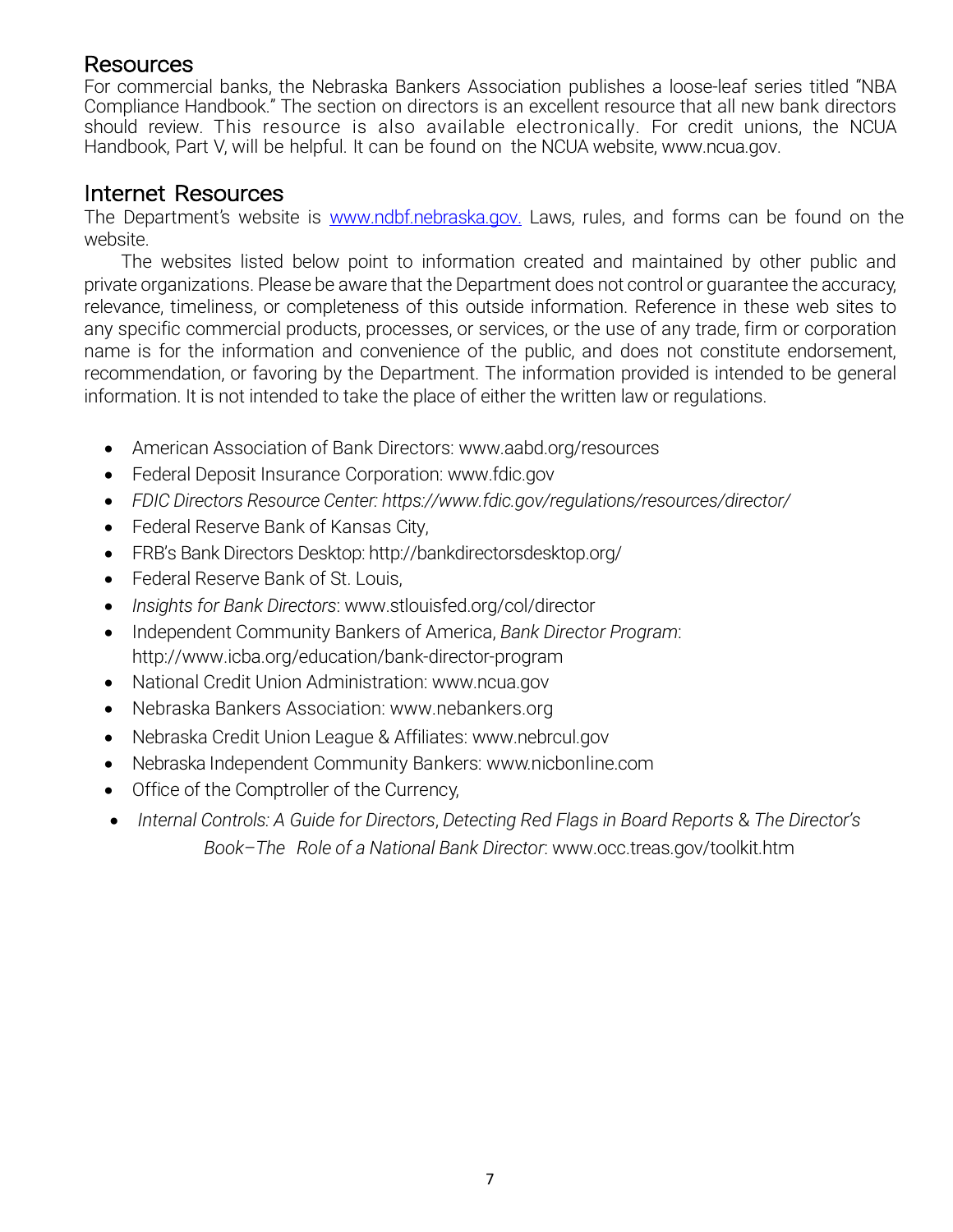# Chapter III

# Supervisory Duties

#### Supervision by Directors

A director must exercise reasonable care and inform himself/herself of the institution's activities and act in good judgement based upon that information. The board must delegate the day-to-day routine of conducting the financial institution's business to its officers, but it cannot delegate responsibility for the consequences resulting from unsound or imprudent policies and practices.

Failure of the board to discharge its supervisory duties always leads to problems and may even lead to personal liability for losses incurred by the institution as a result of such negligence. How then may the board properly discharge its duties and responsibilities? They may be discharged in any manner selected, provided the board informs itself and uses reasonable care. This calls for the establishment of procedures that will bring to the board's attention all matters of importance in the affairs of the institution. Board members need to be inquisitive, and when information necessary on which to base a sound decision is not provided, they must take it upon themselves to obtain it.

The procedure outlined in the previous chapter relating to Regular Meetings of the Board should provide a basis for obtaining this information.

### Appointment of Officers

The board of directors for a bank shall select from among its number a president Section 8-124 (LB 140 (2017)). The board of directors of a credit union shall select from among its number a chairperson and at least one vice chairperson, a treasurer, and a secretary. Neb. Rev. Stat. § 21-1764 (Reissue 2012). The Nebraska statutes are silent on appointments of officers for building and loan associations.

General corporation laws state that a corporation shall have the officers described in its bylaws and appointed in such a manner as may be prescribed by the corporation's bylaws. Neb. Rev. Stat. § 21-2,105 (Cum. Supp. 2016). All officers serve at the pleasure of the board and may be removed at any time by the board of directors. Section 8-124, Section 21-1764, and 21-2,108 (Cum. Supp. 2016).

#### Selecting Financial Institutional Management

One of the best ways to avoid problems in an institution is to provide for adequate management. Deficiencies in operations, investments, marketing, and personnel policies can be linked directly to management failing to carry out its duties, even after receiving adequate guidance from the board.

Effective management is dependent upon the institution's officers' ability to handle day-to-day business. Thus, the board not only has the responsibility to provide for capable management but also to provide managerial guidelines and policies.

#### Management Evaluation

The board must periodically appraise the performance of management based upon clearly defined standards and reward deserving employees. This is a valuable tool in providing for change or succession of management, if done on a regular annual basis.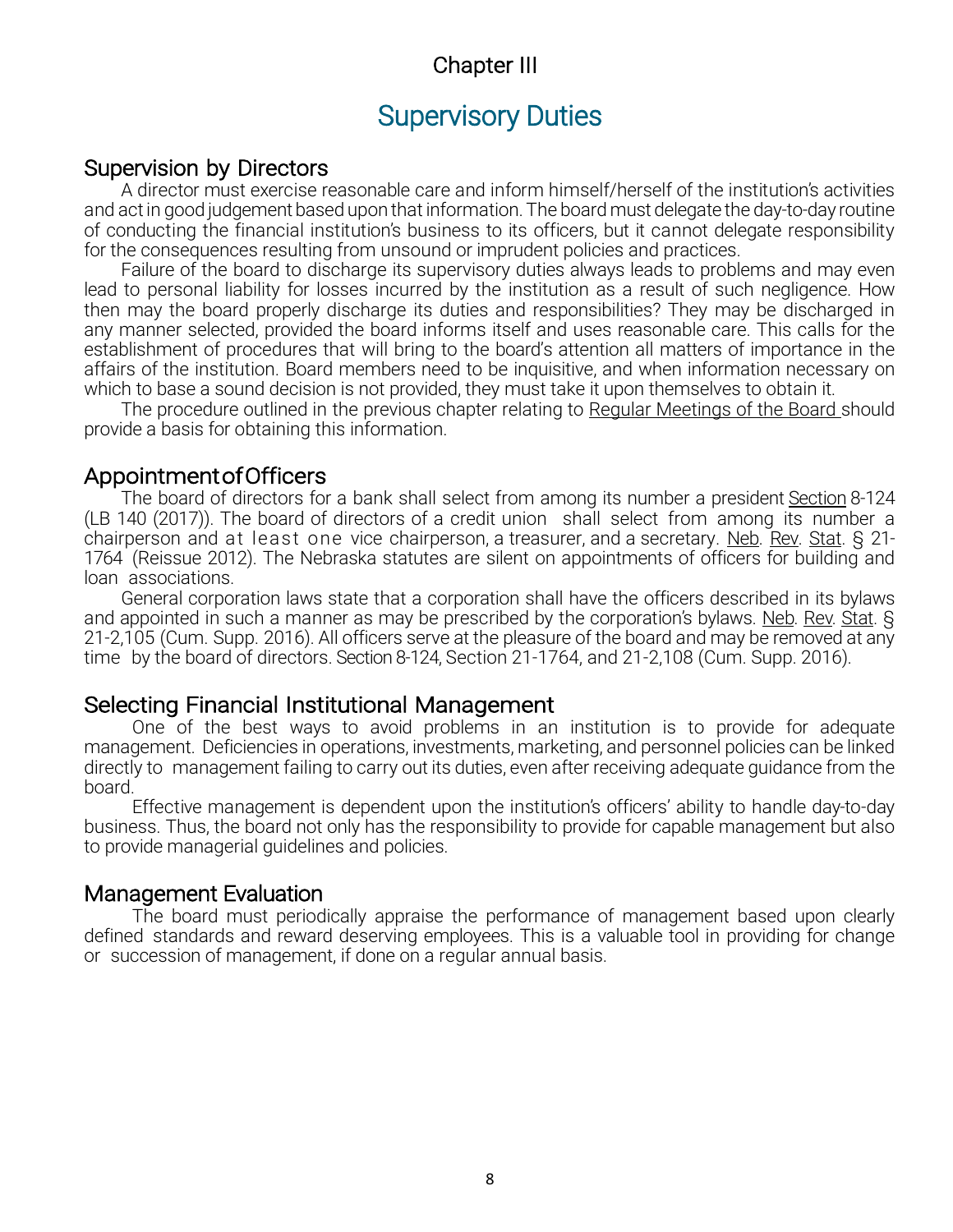### Consideration of Management Change

Management's inability or unwillingness to effect improvements in areas frequently criticized by institution examiners, or to correct unsatisfactory situations called to management's attention by the board, may be reason to shift responsibility to other personnel within the institution or possibly even to replace an officer. As noted above, officers serve at the pleasure of the board; thus, the board has the authority and responsibility to make the changes it deems necessary.

#### Planned Succession of Officers

A danger of which the board should be cognizant is the lack of succession of management; that is, should the dominant officer become incapacitated, the financial institution would lack competent management. Such a managerial void may make the financial institution vulnerable to incompetent replacement leadership and create serious problems, including monetary losses to the financial institution. Strong input and leadership by each board member can guard against such a situation.

#### Management Workload

Officers should have sufficient opportunities within their schedules to review the institution's systems, operations, personnel matters, credit policies and management reports. The loan officer in an understaffed institution is often too busy assisting customers to do an effective job in either advancing credit or supervising loans once they are made. This same example can be applied to compliance issues, such as the Bank Secrecy Act (BSA), and confidentiality issues. The board should recognize that any officer must have sufficient time to devote to all appropriate duties. Burdensome responsibilities will distract from performance. Frequently, loan problems develop because a loan officer has little time to perform various functions relating to a particular line of credit, such as analyzing financial statements, reviewing file documentation, and making collateral inspections.

#### Management Salary

Salary is an important consideration and needs to be discussed as it relates to adequate management. The institution that has a competitive salary scale and is willing and able to pay for the officer it wants generally has no difficulty in providing suitable management. If, on the other hand, the institution has a restrictive salary program, hiring qualified candidates will be more difficult. This is particularly true with regard to the small institution, not only because of the limited earning capacity of the small institution, but also because the job may present limited promotional potential.

#### Management Training

Banking is a dynamic and changing industry. Not only do the mechanics of properly documenting banking transactions change almost annually, technology continues to force changes in the way financial institutions do their business. Federal law continues to place new restrictions and requirements on the way business is done.

Management of your financial institution must be provided the time and financial resources to attend meetings to update their knowledge and skills. "Too busy" cannot be an acceptable answer when asked what training your management has undertaken during the past year.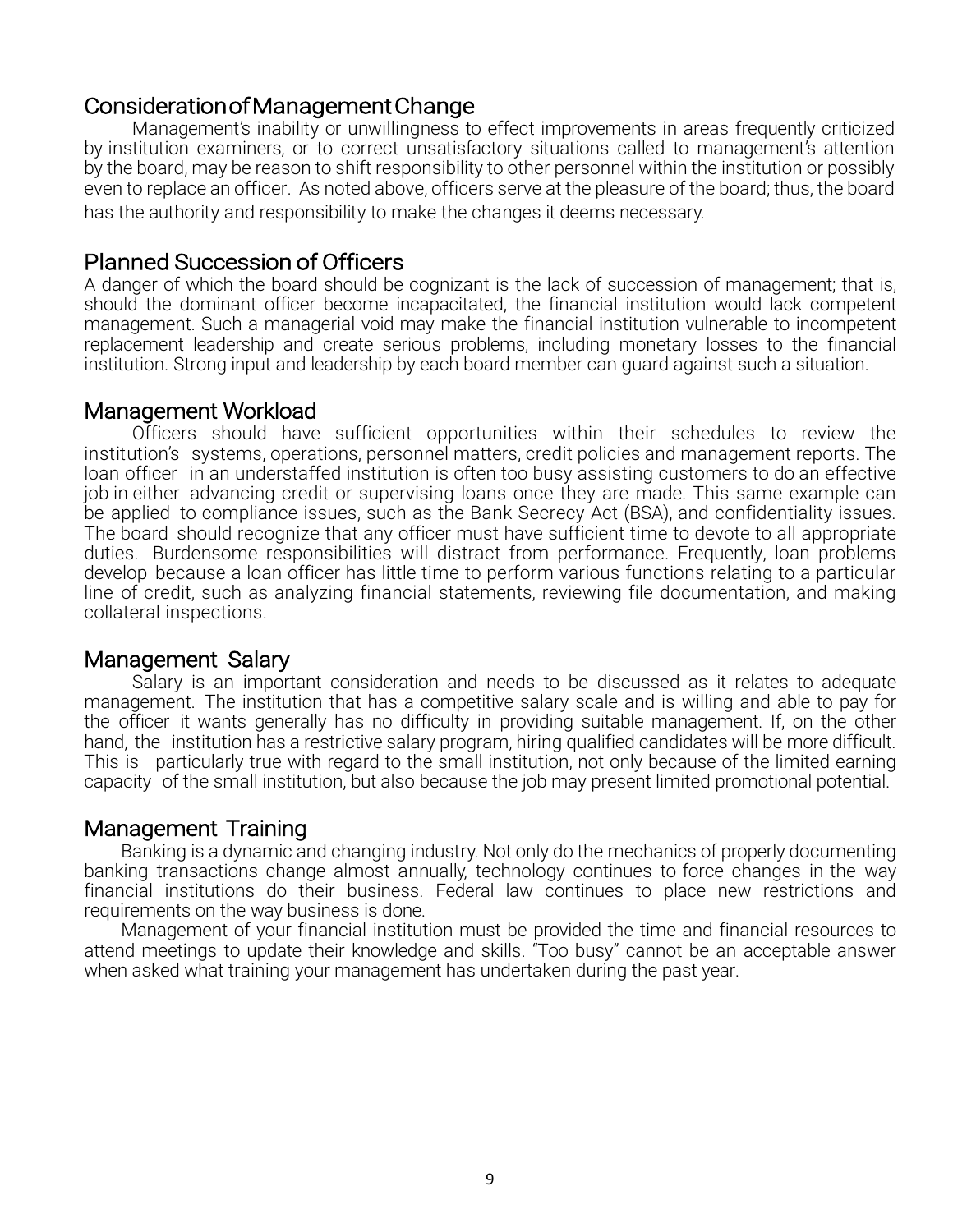# Planning

All successful businesses take the time to plan and budget. There are many ways to accomplish this task. Some employ consultants and spend several days at a retreat. Others sit down with senior management and the board to discuss an agenda of alternative courses the bank might follow. Your role is to encourage management to provide these planning sessions and to participate in them.

All institutions must have an annual financial budget and compare projections at least quarterly to actual results. Significant deviations must be explained.

# The Relationship Between the Board and Financial Institution Management

- The director's job is to ensure that bank management is following the direction of board-approved policies and goals.
- Insist upon regular compliance reports that evaluate compliance with policies and regulations.
- Management information reports must be accurate and understandable.
- Understand the decisions being made. Do not get lost in charts or complex presentation. Insist on simple explanations.
- Know the management of the bank, including their personalities, tendencies, thoroughness, and honesty.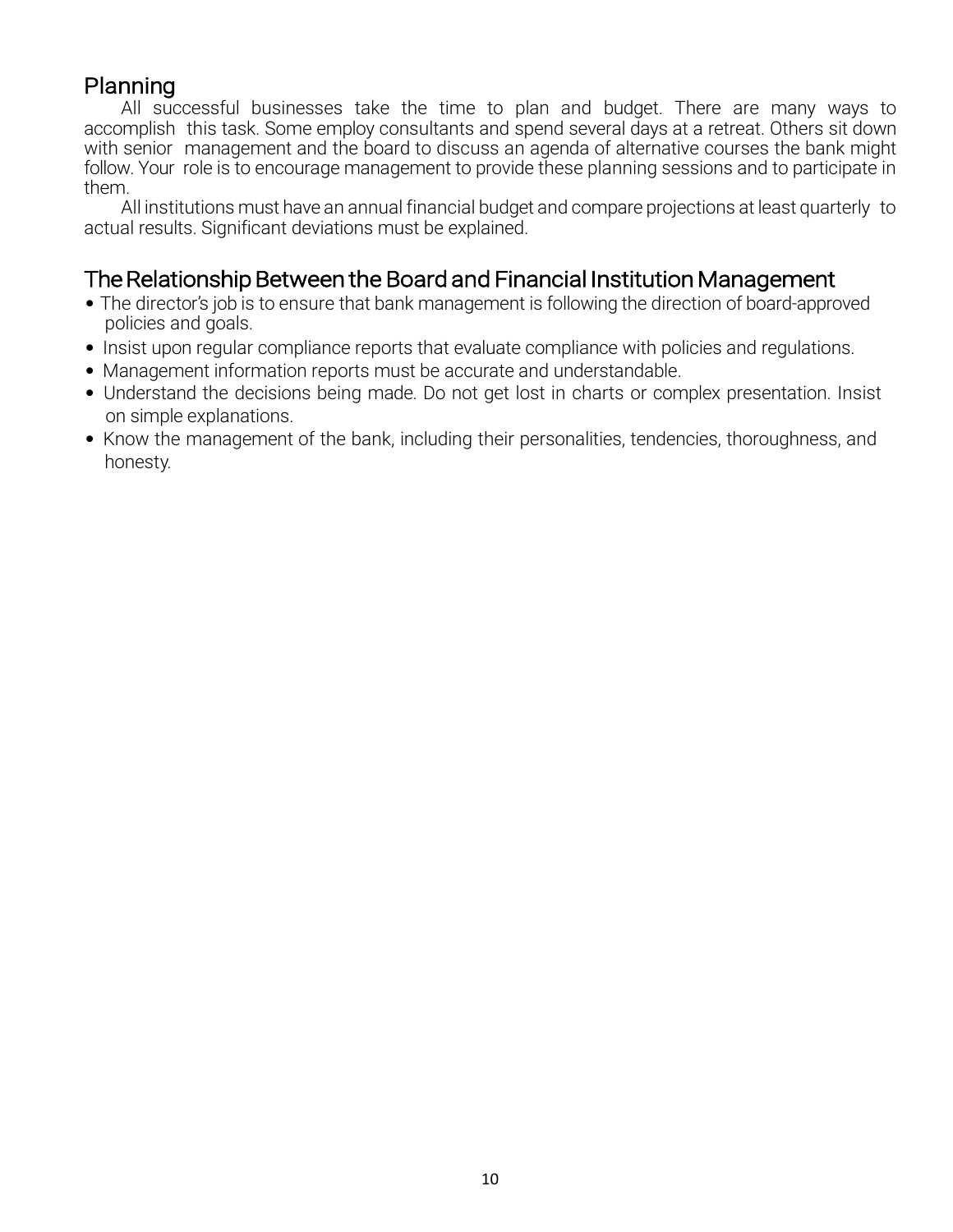# Chapter IV

# Board Committees

#### Establishing Committees

Depending upon the size and complexity of the institution and its operations, the board may want to consider establishing committees to carry out certain functions required of the board. When committees are established, the minutes of directors' meetings should indicate cognizance and approval of action taken by such committees in exercising delegated authority ordinarily exercised by the board as a whole. The delegation of authority shall not operate to relieve the board of directors, or any member thereof, of any responsibility imposed by law. Neb. Rev. Stat. 21-2,100 (Cum. Supp. 2016). A credit union's committees shall be authorized by its bylaws, except for the supervisory committee.

#### Loan or Credit Committee

The loan committee/credit committee may be given authority to approve or disapprove all loans except insider loans, or approve or disapprove loans of a size or complexity that warrant special consideration. Approvals, as well as disapprovals, should be in writing, and a report of the action taken should be made a part of the board minutes at each meeting.

Among other responsibilities, the commercial bank loan committee may be given the responsibility to make livestock inspections, particularly those involving loans made under the exception provision of the bank's lending limit where an additional 10 percent may be loaned when livestock inspection amount equals or exceeds 115 percent of the amount of the note in excess of the base lending limit. When livestock inspections are made, the committee should be familiar with the provisions of 45 NAC 19 of the Rules of the Department which requires certain information to be contained in those reports, and sets time frames for those inspections. Department Statement of Policy #10 - Livestock Loans.

The board of directors of a credit union must establish written policies for a credit committee, credit manager, and/or loan officers. Neb. Rev. Stat. § 21-1769 (Reissue 2012.)

#### Investment Committee

The investment committee should oversee the institution's investment account, approve purchases and sales of securities, and periodically consider whether investment holdings are in line with the institution's objectives and needs regarding quality, safety, liquidity, income, secondary reserves and tax considerations.

The investment committee should conduct a review of the institution's holding of investment company shares (mutual funds). Factors which should be considered include: the institution's compliance with its investment policy and statutory and regulatory requirements, and careful review of the investment company's assets to determine whether the investment in that company is subject to certain limitations or is prohibited altogether. Such a review should be conducted at least quarterly, and the findings should be reported at the board meetings.

The investment committee should carefully consider the amount of gain or loss in the institution's investment securities and determine whether it is appropriate in view of the institution's characteristics. Factors which should be considered include the institution's liquidity position, the amount of its capital funds, its overall asset condition, and its earning capacity.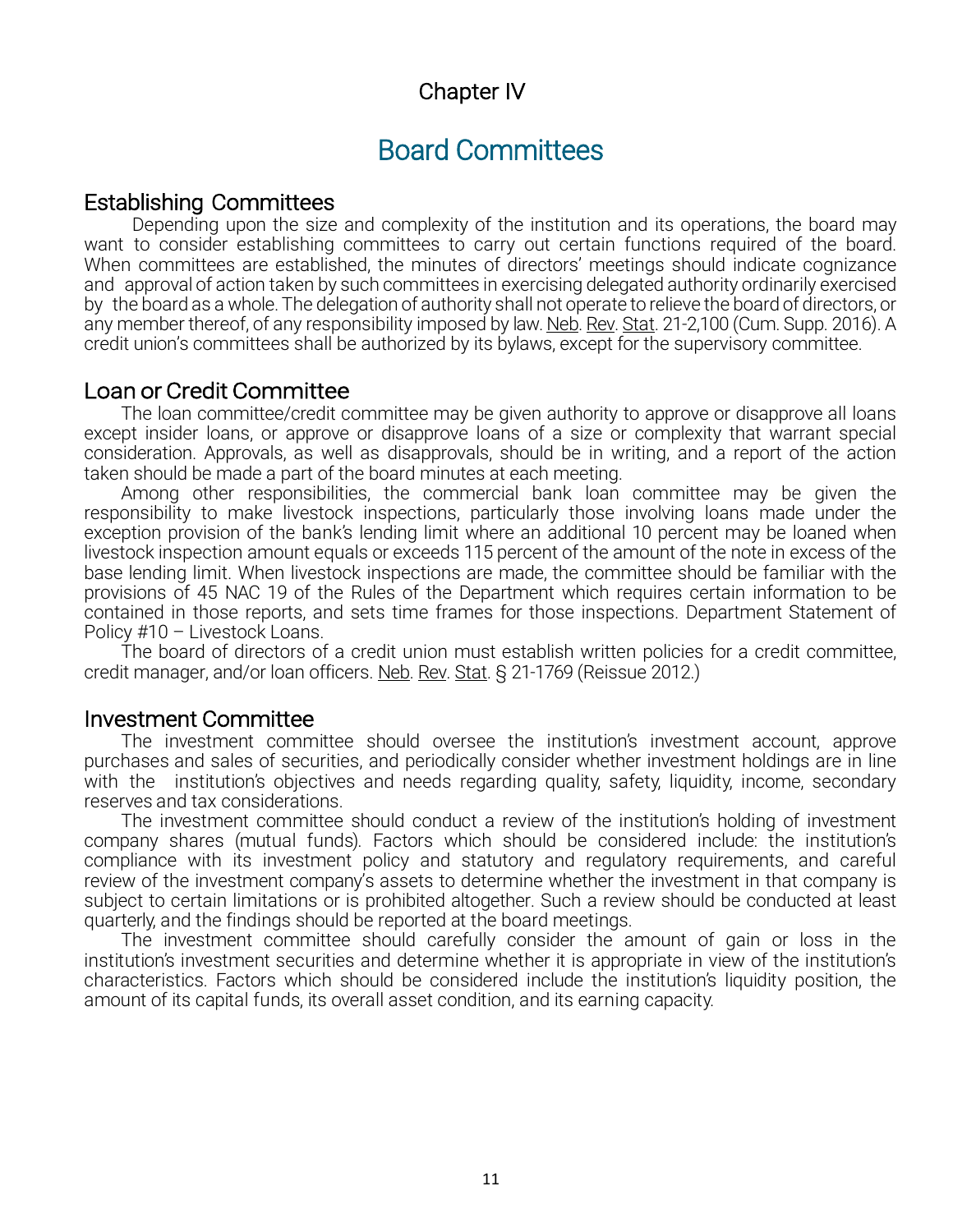# Asset/Liability Committee (ALCO)

The ALCO's primary areas of oversight and responsibility include monitoring and managing the bank's liquidity position and its interest rate risk/exposure, and the composition and maturity of the bank's assets and liabilities. To accomplish these goals, appropriate policies, internal controls, and accurate reporting and monitoring systems are required.

#### Examination or Audit Committee

The examination committee may be given the responsibility to make the directors' examination. Bank directors' examinations must comply with the provisions of 45 NAC 24 and 25; credit unions, 46 NAC 10 and 11. Building and loan associations are encouraged to establish an audit committee to handle relations with their independent auditor, to improve internal auditing functions and controls, and to establish policies to assure full disclosure of financial condition.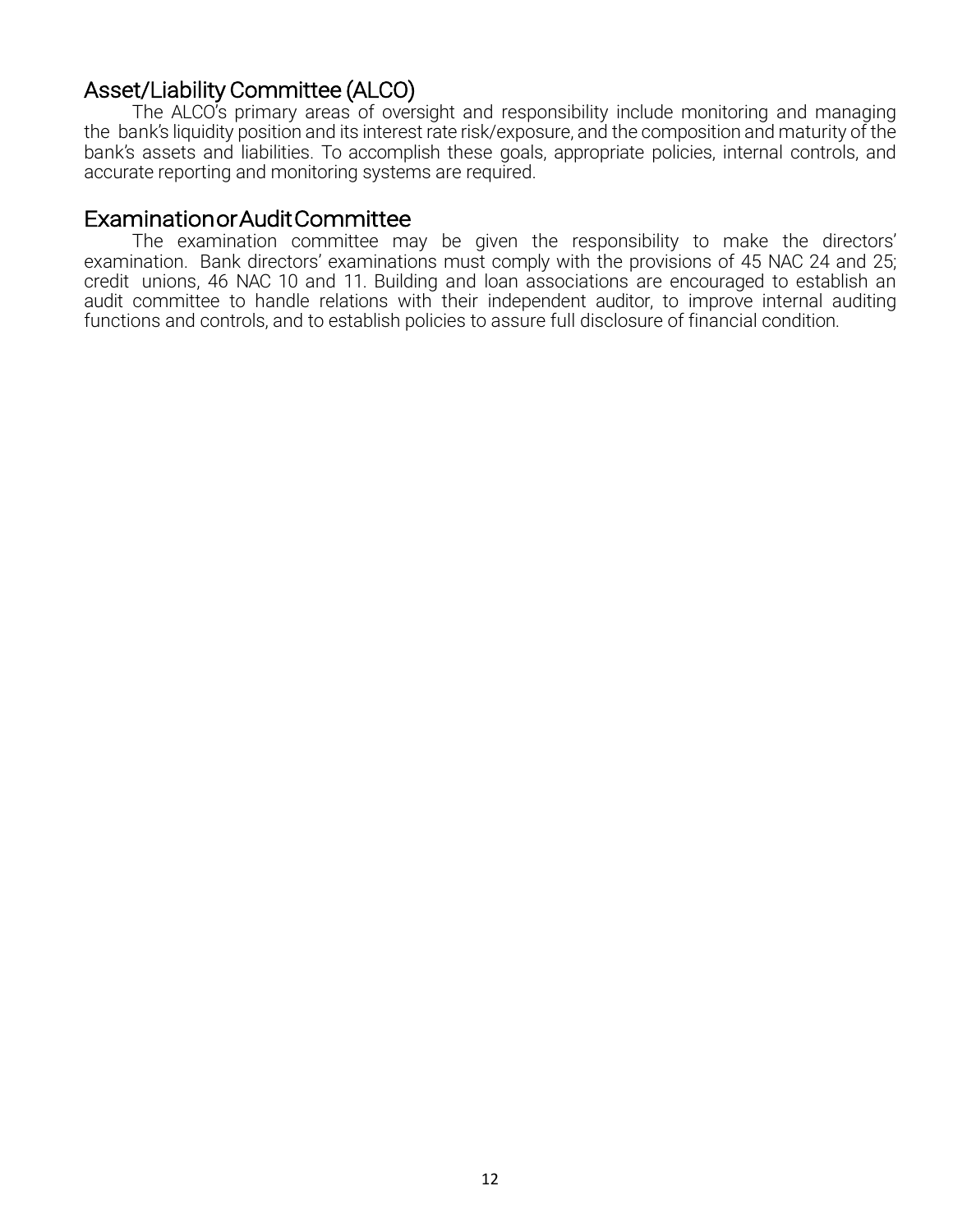# Chapter V

# Directors' Examinations

#### Directors' Examination - Required Procedures

The board of directors of a bank or trust company is required to hold at least one regular meeting in each calendar quarter and, at one of these meetings annually, make a thorough examination of the institution's books, records, funds, and securities. Sections 8-124 and 8-204 and Department rules 45 NAC 24 and 25. The board is further required to keep a full and complete record of the proceedings and business of all its meetings and to make the record part of its minutes. Neb. Rev. Stat. § 8-125 (LB 140 (2017)).

There are few ways that directors are better able to inform themselves of their institution's condition and problems than by their own examination. The Nebraska Legislature recognized this and therefore made it mandatory by statute that the directors make an annual examination of the books, records, funds, and securities held by the financial institution. The Legislature further provided that, in lieu of this one required annual examination, the board may accept an audit by an accountant or accounting firm approved by the Department. Sections 8-124 and 8-204; 45 NAC 24.

With regard to a directors' examination, the Department has, by regulation, determined standards for acceptability and has set minimum examination procedures through the promulgation of 45 NAC 25 and 46 NAC 11. These standards must be complied with whether the directors make the examination themselves or have an accountant or accounting firm make the examination.

In the case of a credit union, it is the supervisory committee that shall annually audit the books and records of the credit union and make a full report of its affairs for the year to the board of directors. A summary of that report shall be given to each member at the annual meeting of the credit union. Neb. Rev. Stat. § 21-1771 (Reissue 2012) and 46 NAC 11.

# Directors' Examination by a Certified Public Accountant or Public Accountant<br>In lieu of the one annual examination required by the board of directors of a bank or trust

company, it may accept an audit by an accountant or accounting firm. Should the board of directorselectthisoption,itwillbenecessarythatanapplicationforapproval(priortoretaining the firm) be made to the Department. Forms are available from the Department.

With respect to credit unions, in lieu of the one annual examination required by the supervisory committee, it may accept an audit by an accountant or accounting firm. Should the supervisory committee desire to have an accountant or an accounting firm perform the supervisory committee examination, it will be necessary that an application for approval (prior to retaining the firm) be made to the Department. Such forms are available from the Department. 46 NAC 11, Section 21-1771 (Reissue 2012).

45 NAC 24 sets forth standards that will be considered by the Department in approving accountants or accounting firms to perform this examination for banks. 45 NAC 24, as it applies to accountants or accounting firms, sets two requirements: first, the accountant or accounting firm must be a certified public accountant or a public accountant; second, the accountant or firm must meet the test of "independence." A person will not be considered independent if she, he, or the firm: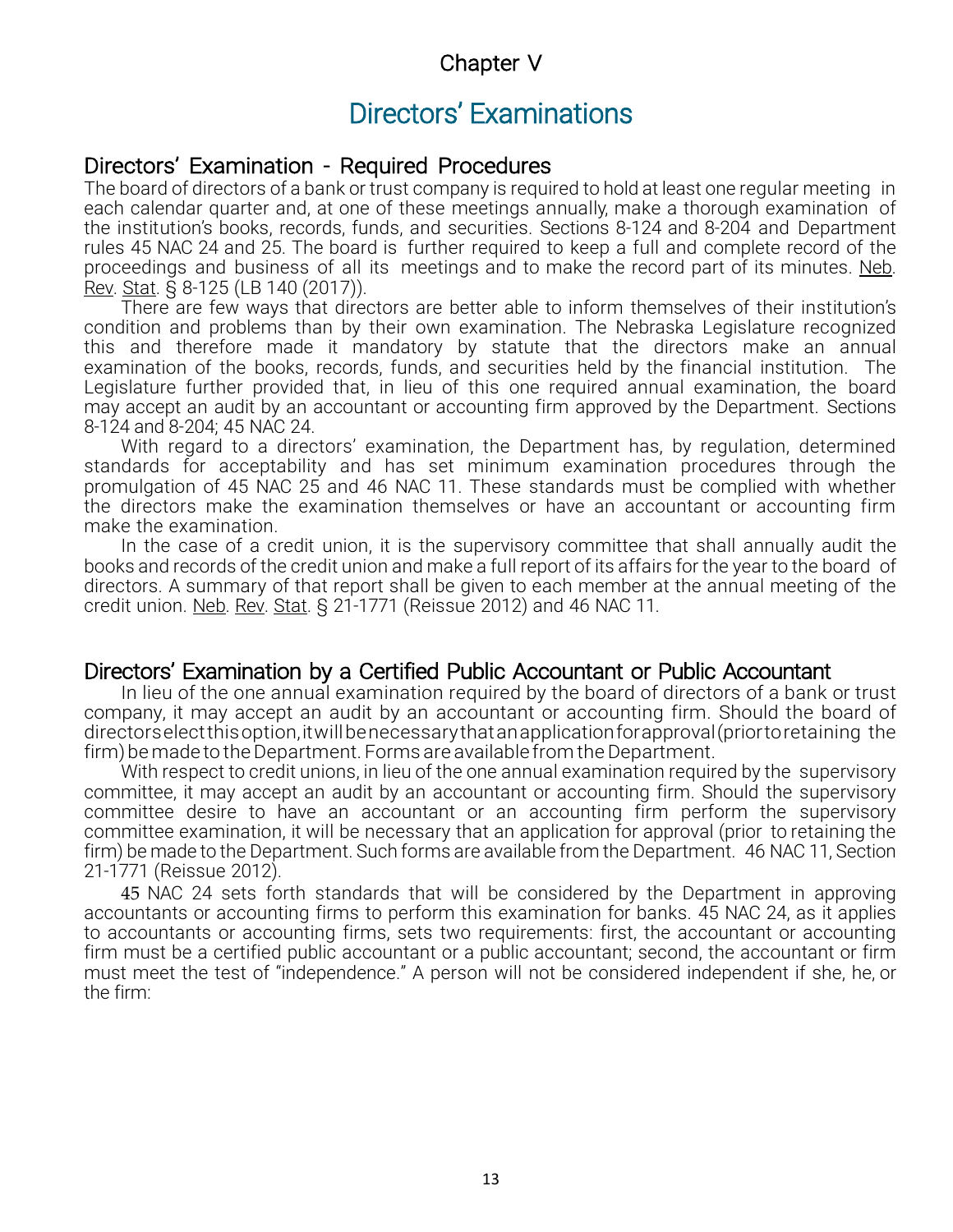- 1. Is connected with the financial institution or any of its affiliates as an officer, director, attorney, or employee or is a member of the immediate family of an officer, director, attorney or employee of the financial institution or any of its affiliates;
- 2. Is the beneficial owner, directly or indirectly, of any shares of stock of the institution or any of its affiliates;
- 3. Has any proprietary interest in any partnership, firm, corporation, syndicate, or other business or legal entity which, directly or indirectly, controls the financial institution or any of its affiliates;
- 4. Is a borrower from the financial institution or any of its affiliates except with respect to:
	- (a) A loan on the security of his/her residence;
	- (b) A loan to make alterations, repairs, or improvements to his/her residence; or,
	- (c) A loan secured solely by his/her savings credits in a financial institution;
- 5. Makes entries or postings on the books of account or performs any other operating functions for the financial institution or any of its affiliates; or
- 6. Has any conflict of interest, or the appearance thereof, by reason of business or personal relationships with management or its decisions or functions.

In addition, if any partner or principal of the accounting firm receives any special consideration in any transaction with the financial institution or its affiliates or has any interest, directly or indirectly, financial or otherwise in any real property owned by or securing any loan made by the financial institution or any of its affiliates except as provided in the fourth point of this subdivision, or in any other operating activity or function of the institution or any of its affiliates; the accountant and firm will not be considered independent.

46 NAC 11 sets forth standards that will be considered by the Department in approving accountants or accounting firms to perform this examination for credit unions. 46 NAC 11 is very similar to 45 NAC 24. 46 NAC 11, as it applies to accountants or accounting firms, sets forth the same two requirements as 45 NAC 24: first, that the accountant or accounting firm must be a certified public accountant or a public accountant; second, the test of "independence" be met. An accountant examining a credit union will not be considered independent if he or she:

- 1. Is connected with the credit union as an officer, committee member, director, attorney, or employee;
- 2. Is the beneficial owner, directly or indirectly, of five percent or more of the shares of the credit union;
- 3. Is a borrower of the credit union;
- 4. Makes entries or postings on the books of account or performs any other operating functions for the credit union; or in addition, if any partner or principal of the accounting firm receives any special consideration in any transaction with the credit union or has any interest, directly or indirectly, financial or otherwise in any real property owned by or securing any loan made by the credit union, or in any other operating activity or function of the institution; the accountant and firm are not considered independent;
- 5. Has any substantial conflict of interest, or the appearance thereof, by reason of business or personal relationships with management or those individuals who are in a position to influence management or its decisions or functions.

In addition, if any partner or principal of the accounting firm receives any special consideration in any transaction with the financial institution or its affiliates or has any interest, directly or indirectly, financial or otherwise in any real property owned by or securing any loan made by the financial institution or any of its affiliates except as provided in the fourth point of this subdivision, or in any other operating activity or function of the institution or any of its affiliates; the accountant and firm will not be considered independent.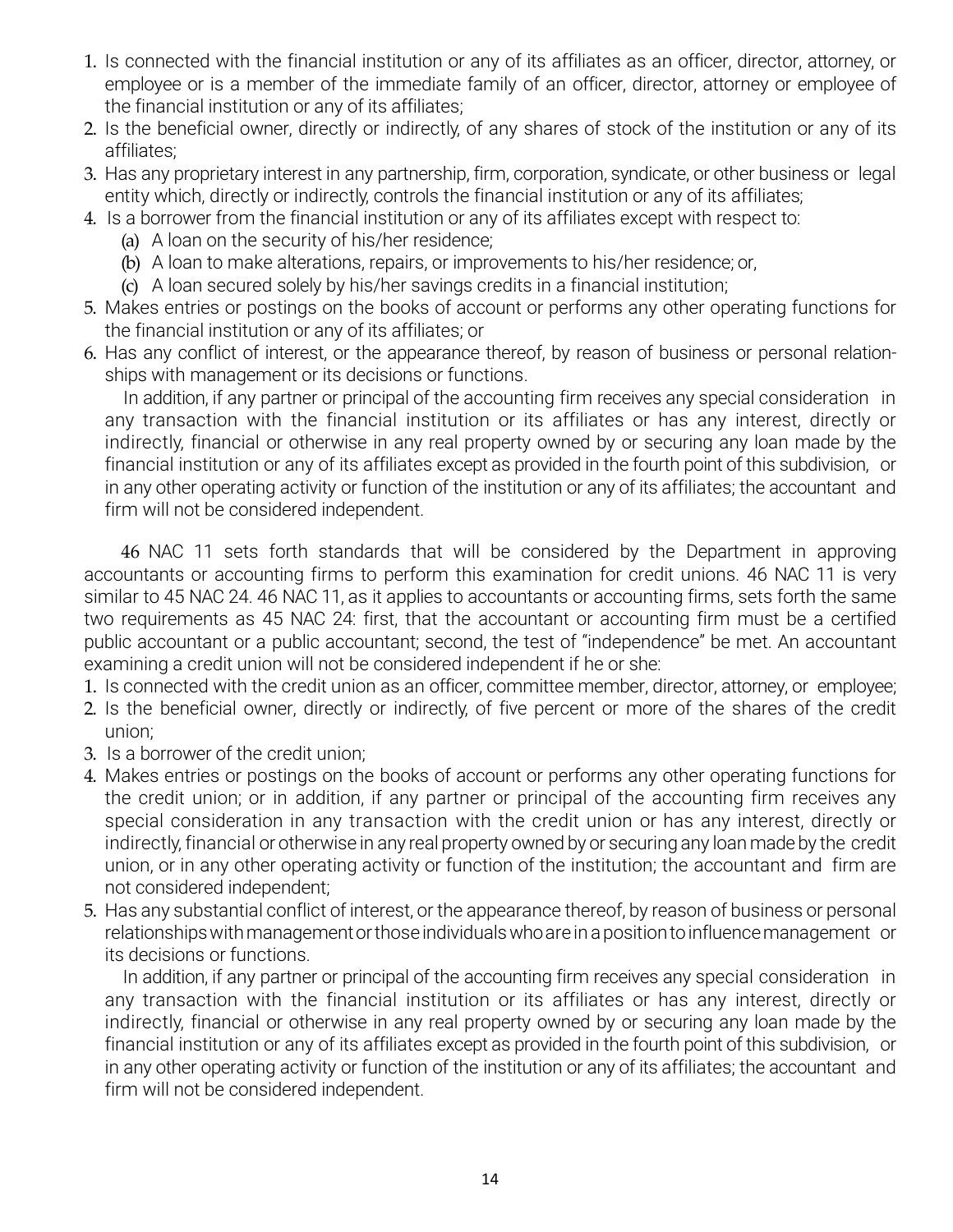These points are not all-inclusive, but rather set forth the most common conditions which contribute to a lack of independence. All questions relating to independence of an auditor must be resolved with the Department prior to engagement of the auditor.

# Directors' Examination Performed by Other Than a Certified Public Accountant or a Public Accountant

If the directors' examination is performed by someone other than a certified public accountant, a public accountant, or the board itself, it must still be performed in accordance with governing rules.

The board must verify the correctness of the report, with a majority so attesting by signature, and make it a part of the records of the institution.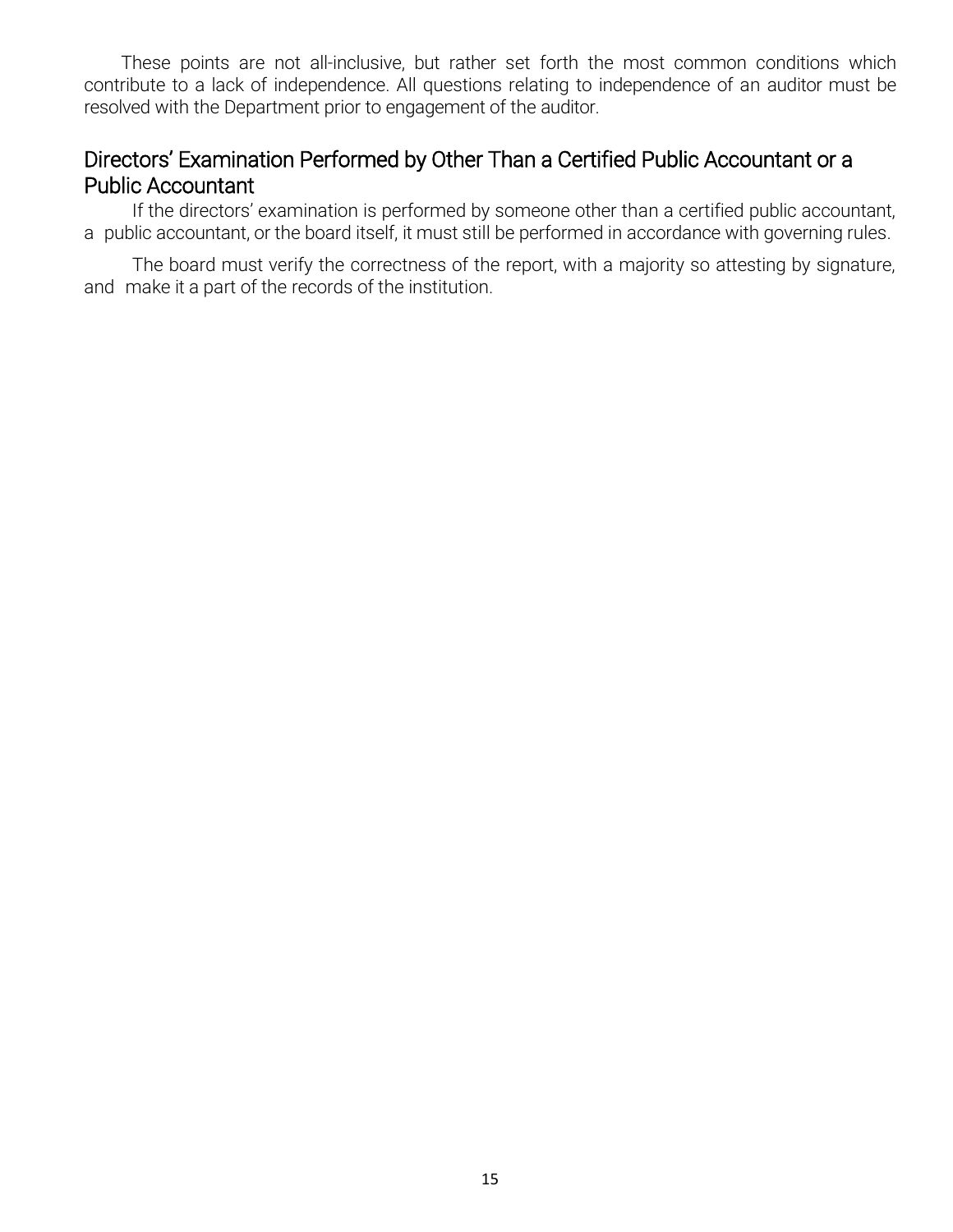# Chapter VI

# Developing a Lending Policy

# Purpose of a Written Policy

The lending of money is an important responsibility which an institution is called upon to perform in its community. It is important for the board to recognize that the lending of funds involves a degree of risk and that such risks can only be minimized by sound lending guidelines. It is the board's responsibility to formulate and administer an adequate and sound written lending policy.

The purpose of a written lending policy is to act as a guide to management in establishing responsibility and insure that officers shall not engage in any practices which are unsafe or unsound or which result in a violation of law, rule, or regulation. A lending policy should not be a static document, but should be reviewed and revised periodically in light of changing circumstances surrounding the institution and its customers.

A lending policy should clearly spell out the basis on which loans are to be made and serviced, and encourage management to meet the credit needs of the entire community, including low- and moderate-income neighborhoods.

# Principles of Lending

- 1. Know the reason for the borrowing. Loans should be made only for acceptable purposes.
- 2. Obtain adequate credit information. It is important to know the borrower's earning power and cash flow. The assumption that a customer is a good risk because he or she is known in the community may result in a bad loan.
- 3. Provide for a definite repayment plan. Reliance upon collateral without provision for repayment may result in foreclosure upon the collateral to attempt avoidance of loss.
- 4. Provide for adequate collateral. Collateral becomes a contingent means of repaying a loan. Financing Statements and Deeds of Trust must be properly filed or they are worthless.
- 5. The customers cannot be allowed to dictate the terms of the loan. For whatever reason—competition or otherwise—the loan officer who allows the customer to dictate terms will lose control over the loan, and the financial institution may become an involuntary partner in the customer's business.

# Important Guidelines

- 1. Insist on a list of loans made that are exceptions to policy guidelines. This list must be updated for each board meeting.
- 2. Know the largest problem loans, why they are problems, and what is being done to collect or improve them.
- 3. Determine if loans are being kept current with liberal extensions, new loans to pay interest or additional loans.
- 4. Beware of lending to a single industry or when there is a single source of repayment of a number of loans.
- 5. Do not get into any business lines or loan programs unless there is demonstrated expertise to manage them.
- 6. Frequently review and monitor past-due and non-performing loans.
- 7. Review and require correction of documentation exceptions.
- 8. Monitor loan officer expenses.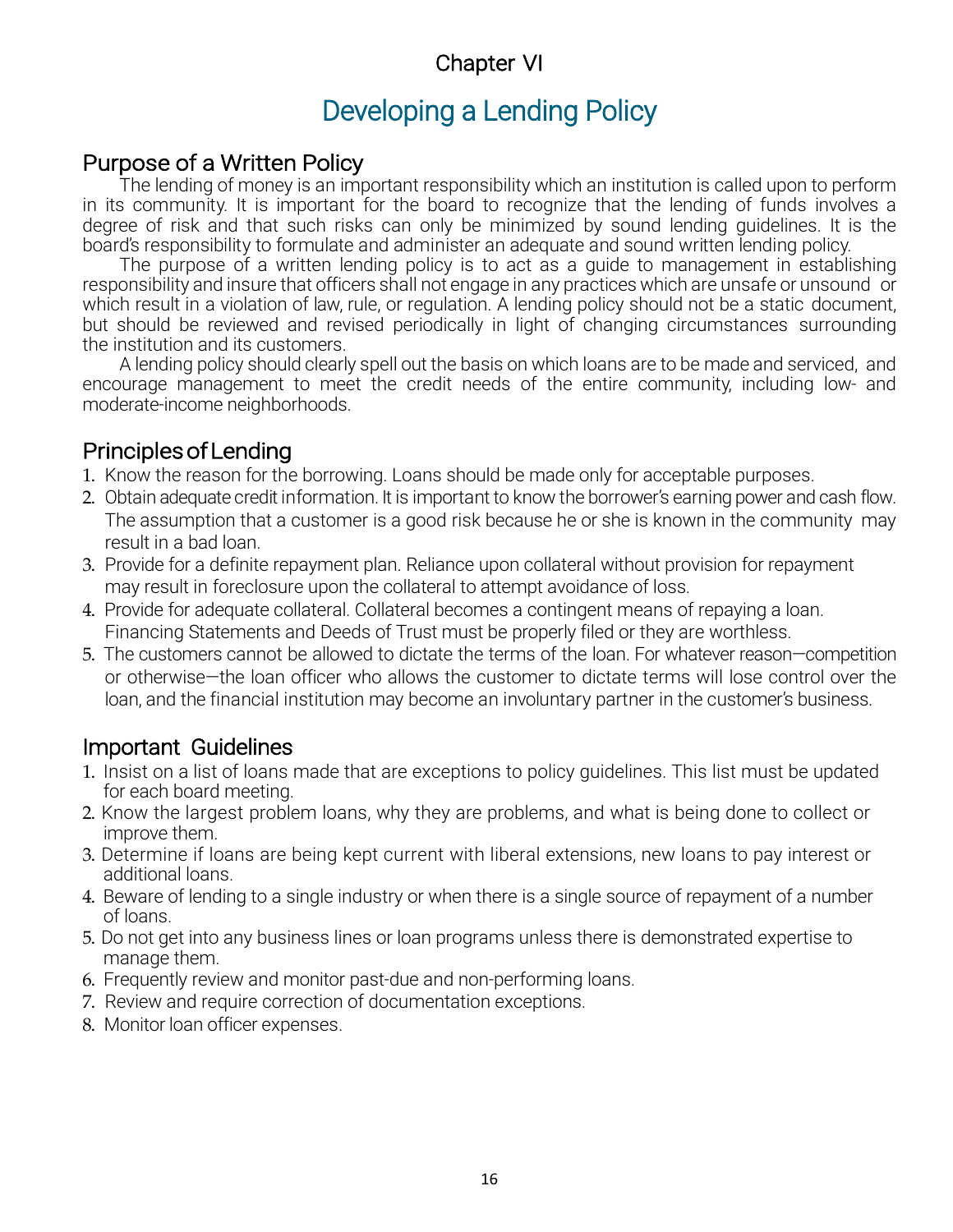# Policy Outline

- A. General Policy
	- 1. Function
	- 2. Area of Service
	- 3. Acceptable Risk
	- 4. Compliance with Consumer Loan Regulations
- B. Supervision Responsibility
	- 1. Board of Directors
	- 2. Chairperson of Loan Committee
	- 3. Loan Committee
	- 4. Licensed Officers
- C. Administration
	- 1. Chairperson of Loan/Credit Committee
	- 2. Loan/Credit Committee
	- 3. Licensed Officers
	- 4. Reporting to Board
- D. Organization of Loan/Credit Committee
	- 1. Composition Appointments by Board
		- a. Chairperson
		- b. Members
		- 2. Frequency of Meetings
		- 3. Responsibilities
		- 4. Reporting to Board
- E. Lending Authorities
	- 1. Delegation by Board
	- 2. Lending Authority Limits
		- a. Individual Licensed Officer
		- b. Loan/Credit Committee for larger loans
- F. Trade Area
	- 1. Defined geographically
- G. Interest Rates
	- 1. Determination of prevailing rates
	- 2. Differentials
		- a. Type of Loan
		- b. Risk
		- c. Collateral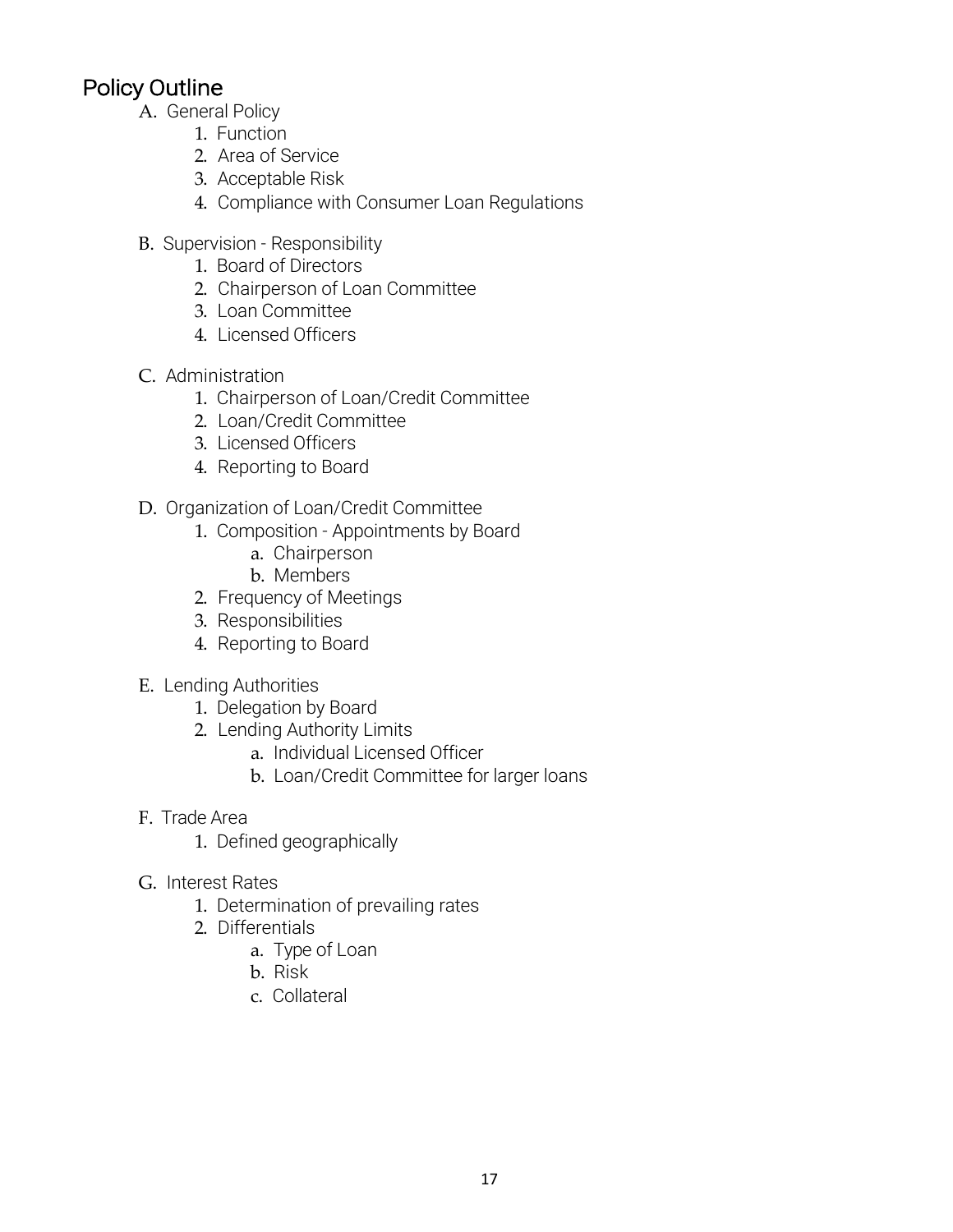- H. Type of Loans
	- 1. Commercial/Business
		- a. Short-term Working Capital
		- b. Marketable Inventory
		- c. Assignment of Accounts Receivable
		- d. Purchase of Securities
			- 1. U.S. Government Securities
			- 2. Listed Securities
		- e. Other Collateral Loans
			- 1. Warehouse Receipt
			- 2. Certificate of Deposit/Savings Accounts
		- f. Small Business Administration Guarantee
		- g. Real Estate/Commercial Property
			- 1. Interim Construction
			- 2. Permanent Financing
- 2. Agricultural Loans
	- a. Operating
	- b. Livestock Feeder
	- c. Cow/Calf
	- d. Dairy Herd
	- e. Crop
	- f. Machinery/Equipment
	- g. Real Estate/Farmland
	- h. Other
- 3. Consumer/Installment
	- a. Household/Personal
	- b. Consumer Goods
	- c. Improvement
	- d. Automobile
	- e. Mobile Homes
	- f. Other/Credit Card and Related Plans
	- g. Overdraft Protection Plans
- 4. Real Estate Loans
	- a. Construction
	- b. Residential
		- 1. Insured FHA & Guaranteed VA
		- 2. Conventional
- 5. Letters of Credit
- I. Credit Determination
	- 1. Financial Analysis Net Worth/Cash Flow
	- 2. Collateral Adequacy and Desirability
	- 3. Credit Information/Sources/Historical
	- 4. Compliance with Consumer Regulations
- J. Maintenance of Credit Files
	- 1. Loan Applications
	- 2. Notes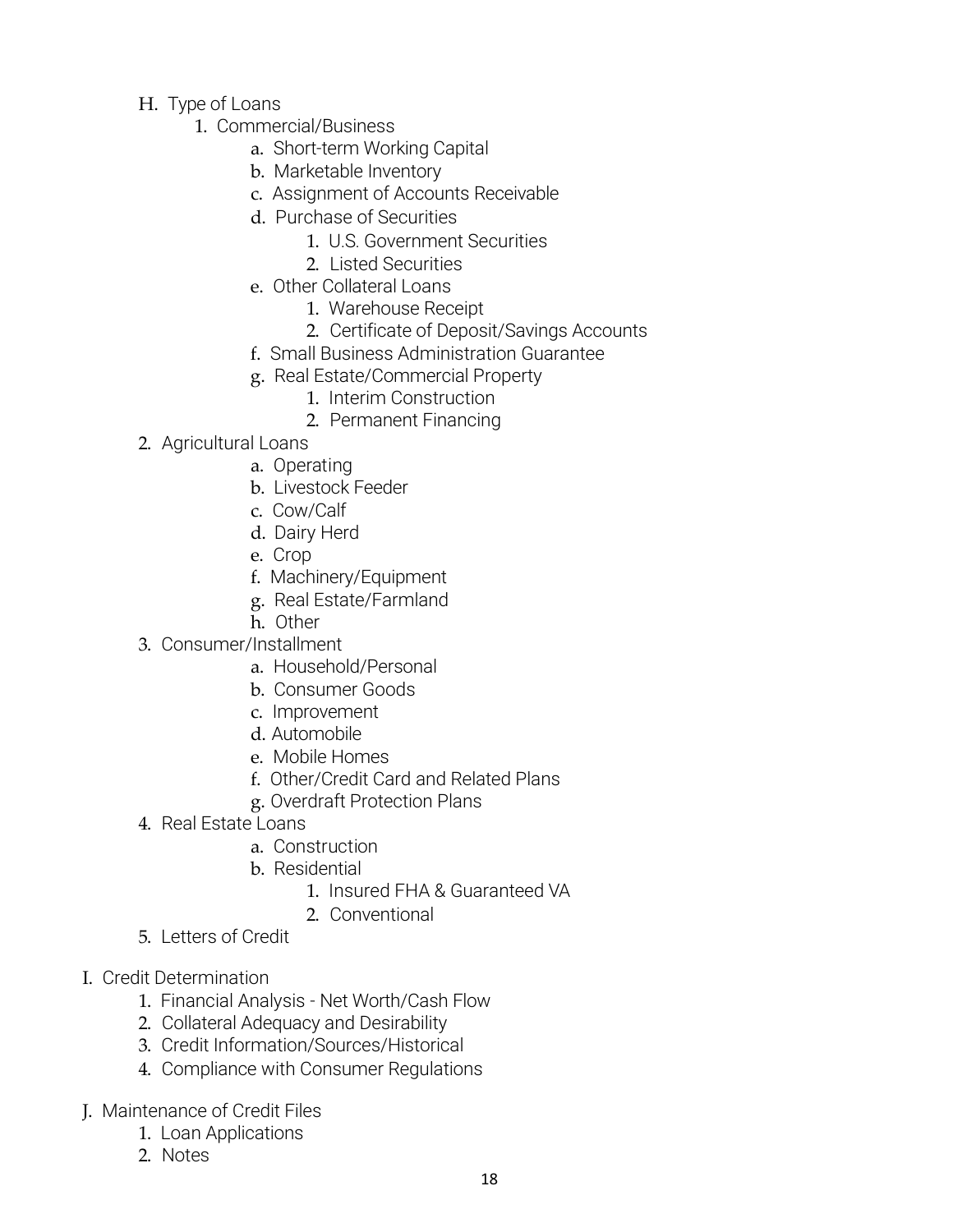- 3. Security Agreements/Financing Statements
- 4. Financial Information
- 5. Guarantees
- 6. Corporate Documentation
- 7. Real Estate Documentation
- 8. Memoranda by Loan Officer Regarding Borrower
- 9. Other Pertinent Documentation
- K. Handling of Marginal Loans
	- 1. Collections/Repossession/Foreclosure
	- 2. Reviewing Delinquent Loans
	- 3. Charge-off Procedure
		- a. Follow-up
		- b. Recovery Procedure
	- 4. Reporting to Board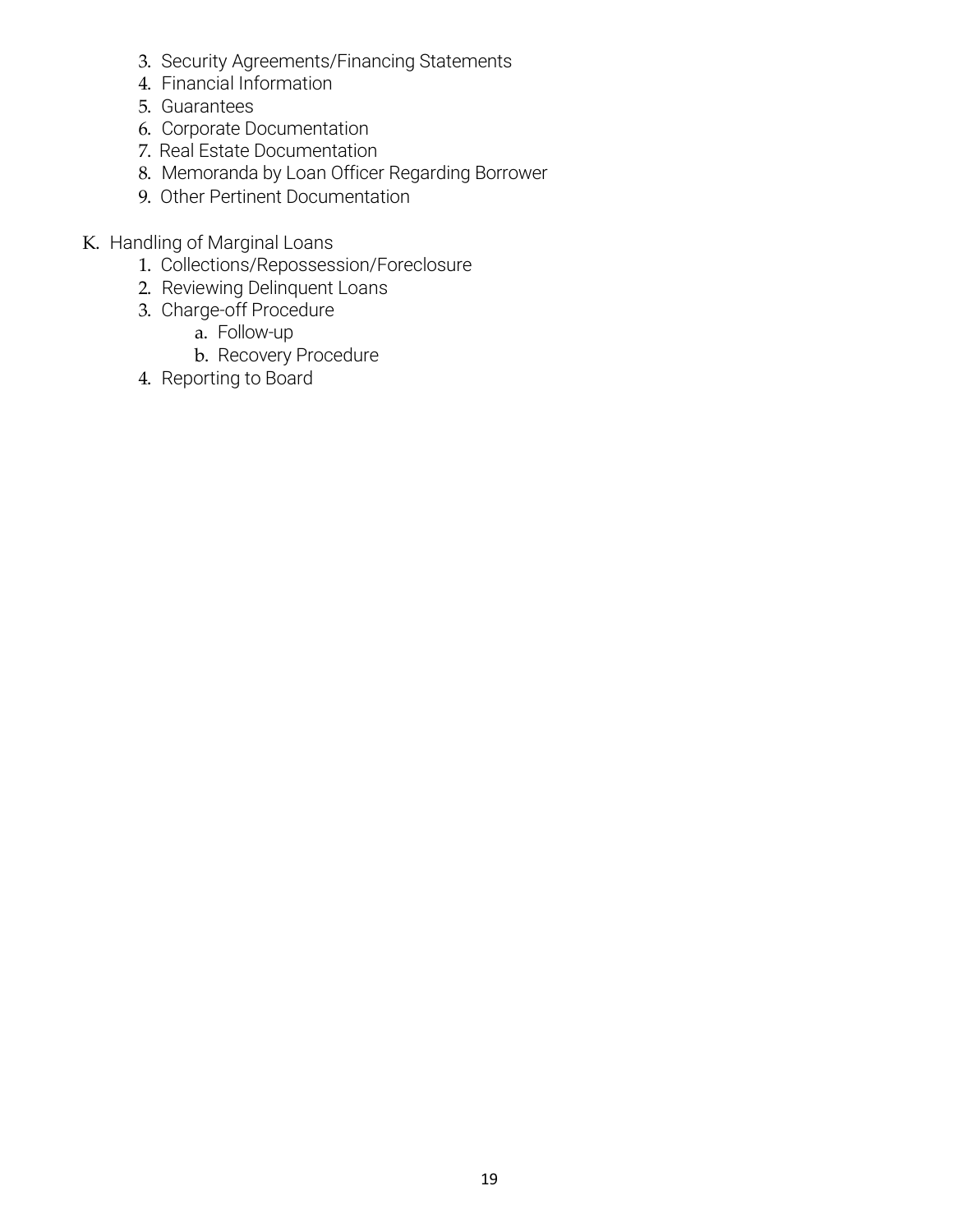# Chapter VII

# Customer Information Security Policy

# Purpose of a Written Policy

A Customer Information Security Policy (CISP) is recent addition to the list of required bank policies; however, it may be the most encompassing policy. Until relatively recently, information collected by the bank largely belonged to and could be controlled by a bank and theft without taking was typically not a concern of a bank. In today's world, theft without taking can easily cost the institution more than theft by taking. To address the various assets held by a bank and the safeguards put into place to protect bank assets, the CISP becomes a planning tool, an emergency plan and even a disaster notification and recovery process if properly constructed.

# Policy and Program Addressing Security

The CISP serves as a guidance document regarding information policies and plans. It originates from the wording within the Gramm-Leach-Bliley Act<sup>1</sup> that requires a bank to:

- Ensure the security and confidentiality of customer information;
- Protect against any anticipated threats or hazards to the security or integrity of such information;

• Protect again unauthorized access to or use of customer information that could result in substantial harm or inconvenience to any customer.

Technically, a policy is a high level guidance document offering board direction to bank management. A program is management's document, incorporating board direction into a flow of information that will accommodate the board's instruction. A CISP is required to address both policy and program issues. While a program is not as detailed as a work manual, a program must address the various areas at issue. California is often credited with the first law requiring a financial institution to disclose a security breach to the public. While the California legislation<sup>2</sup> can be considered when establishing "anticipated threats," other laws more closely regulate Nebraska information. FACTA (Fair and Accurate Credit Transactions Act)<sup>3</sup> directly applies to customer information in Nebraska institutions in a number of ways. For example, data destruction detailed:

- Burning, pulverizing or shredding of physical documents
- Erasure or destruction of all electronic media
- Contracts with third parties involving data destruction.

Additionally, the necessity to comply with the Bank Secrecy Act (BSA)<sup>4</sup> is common knowledge— due to recent enforcement emphasis. However, the disclosure of a SAR (Suspicious Activity Report) may be a felony. The process of handling and mishandling information creates risks of loss to the institution and risk of loss to the individuals involved. The CISP is the process or the document where the bank can explain how its management of paper, electronic, and knowledge-based information is secure. The purpose of all the cited legislation or regulation is for the bank to formally address the due care exercised by the bank as a secure holder of customer information.

<sup>1</sup> Full text of Graham Leach Bliley 501(b) : <http://www.fdic.gov/news/news/financial/2001/fil0122a.html>

<sup>2</sup> California Law requiring notice to residents of security breach: [http://info.sen.ca.gov/pub/01-02/bill/sen/sb\\_1351-1400/](http://info.sen.ca.gov/pub/01-02/bill/sen/sb_1351-1400/) sb\_1386\_bill\_20020926\_chaptered.html

<sup>3</sup> FACTA full text: <http://financialservices.house.gov/media/pdf/108hr2622ai.pdf>

<sup>4</sup> BSA reference page: <http://www.fdic.gov/regulations/examinations/bsa/>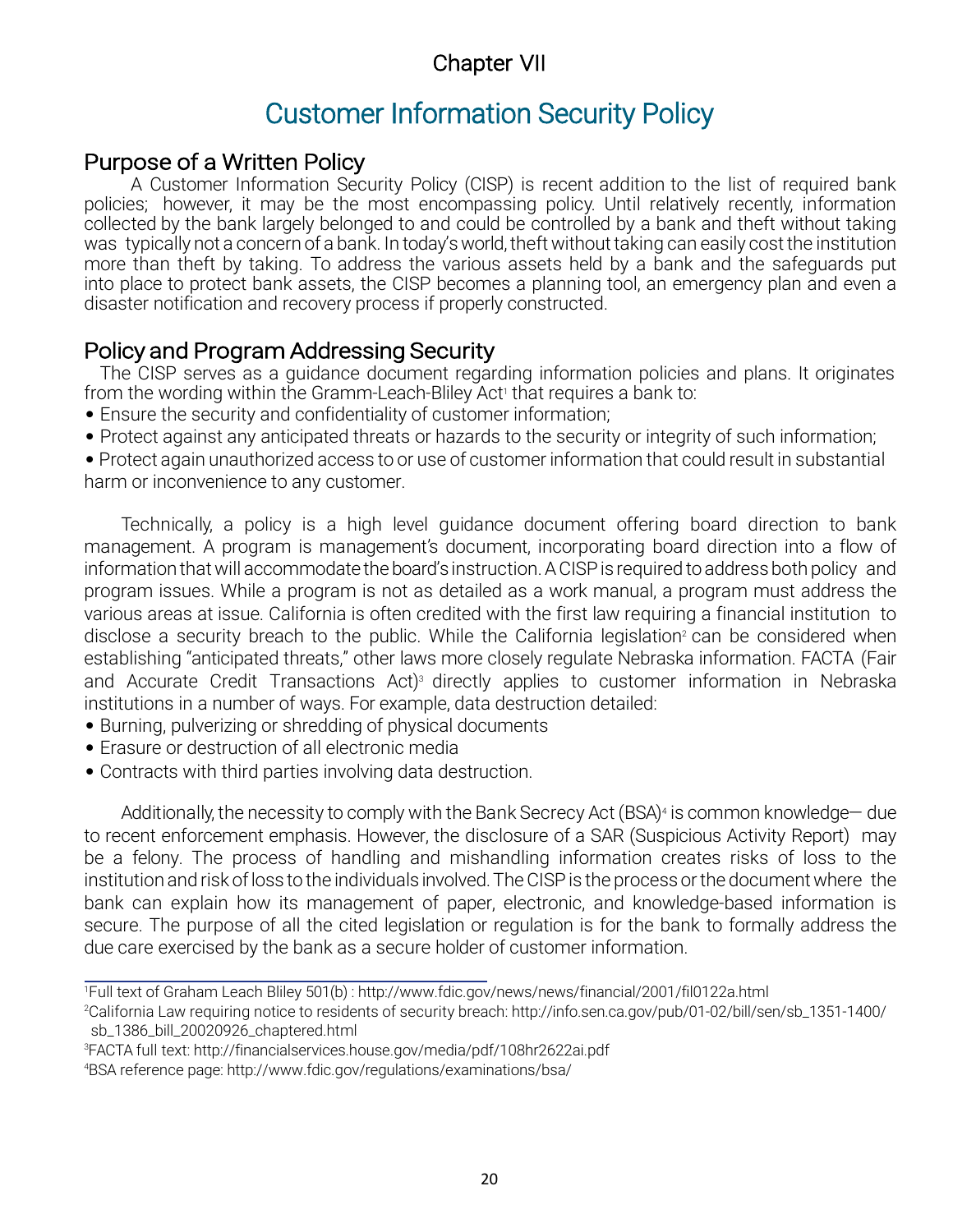# Chapter VIII

# Developing an Investment Policy

### Purpose of a Written Policy

The investment portfolio may constitute a significant percentage of an institution's earning assets. Because of this, management must be provided with written guidelines to assure the institution's investment objectives are being met. The written policy also provides the board with a method of monitoring management compliance with stated goals and objectives.

The guidelines and monitoring process provide a consistent plan and are particularly important in light of changing personnel and the many exotic and divergent investments that are available today. For credit unions, Section 21-1768 (Reissue 2012) and the NCUA Agreement for Share Insurance requires a credit union to have a formal, written investment policy.

### Cornerstones of an Investment Policy

The main objective of a well-conceived policy is to furnish guidance in maintaining an investment portfolio that, along with supplementing a good quality asset base, takes into consideration the institution's needs for liquidity, flexibility of operation, and earnings.

For directors to meet their responsibility of policy formulation, they must provide a policy which establishes all appropriate parameters, including minimums and maximums, acceptable investments, unacceptable investments, and investments which are legal for their institution to purchase.

The board must assure that the parameters of the investment policy do not exceed the expertise of management. The written investment policy should thoroughly consider quality, maturity, diversification, marketability, and income.

# **Quality**

The quality of available investments varies widely. The policy should provide guidelines for the quality of investments that are acceptable, taking into account the risk factor and other portfolio determinants discussed below.

# Maturity

The appropriate maturity distribution is unique to each individual institution. A sound maturity distribution will consider the institution's loan demand, availability of funding sources, and seasonal trends which institutions experience.

Heavy investment in longer-term maturities assumes alternative favorable investments will not be available over the maturity purchased. This judgment, when dealing with longer maturities, is difficult to determine. Due to fluctuations in interest rates and prices, a long maturity distribution may present considerable risks.

#### **Diversification**

The correct level of diversification will avoid the risks inherent in purchasing a portfolio dominated by one issuer or a group of issuers, which function under common factors or circumstances.

# **Marketability**

Marketability is essential for a large part of the investment portfolio. Concentrations in obscure issues are not desirable because such investments may be difficult to liquidate to meet potential cash demands or even be unsuitable to pledge as collateral for loans.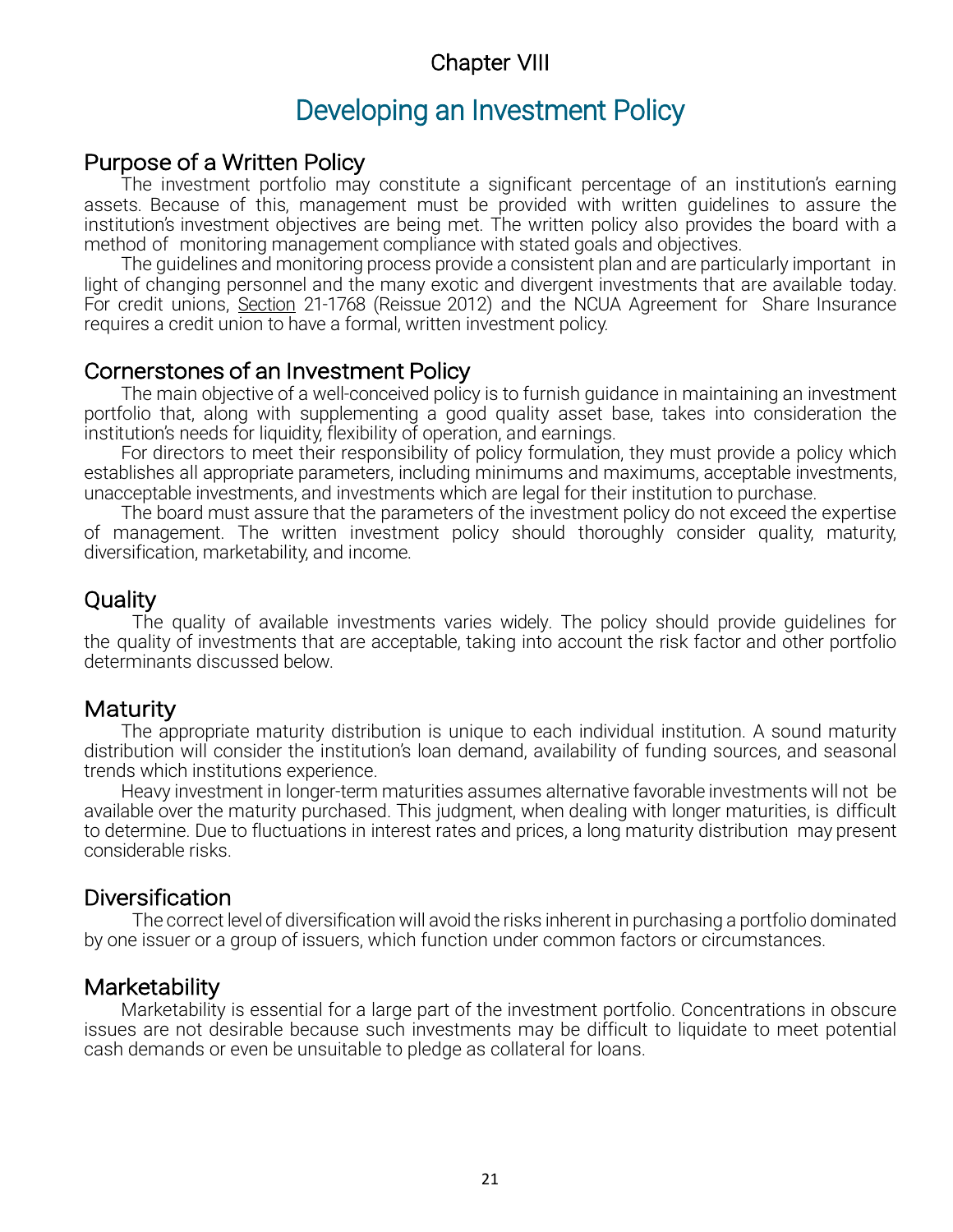Conversely, marketability by itself does not qualify an issue for investment by an institution. Some defaulted issues may have readily available quotes; this alone does not make them suitable investments.

#### Income

Income is certainly a consideration when purchasing investments, but this factor should not become the main consideration when making investment decisions. High yields are almost always coupled with high risks. Issues on which yields are significantly above others available in the market should be carefully investigated.

#### Securities Dealers

The policy should contain a list of approved firms that the institution may use to buy and sell securities. It is wise to obtain financial information from these firms annually. Management should explain any changes to the list they recommend.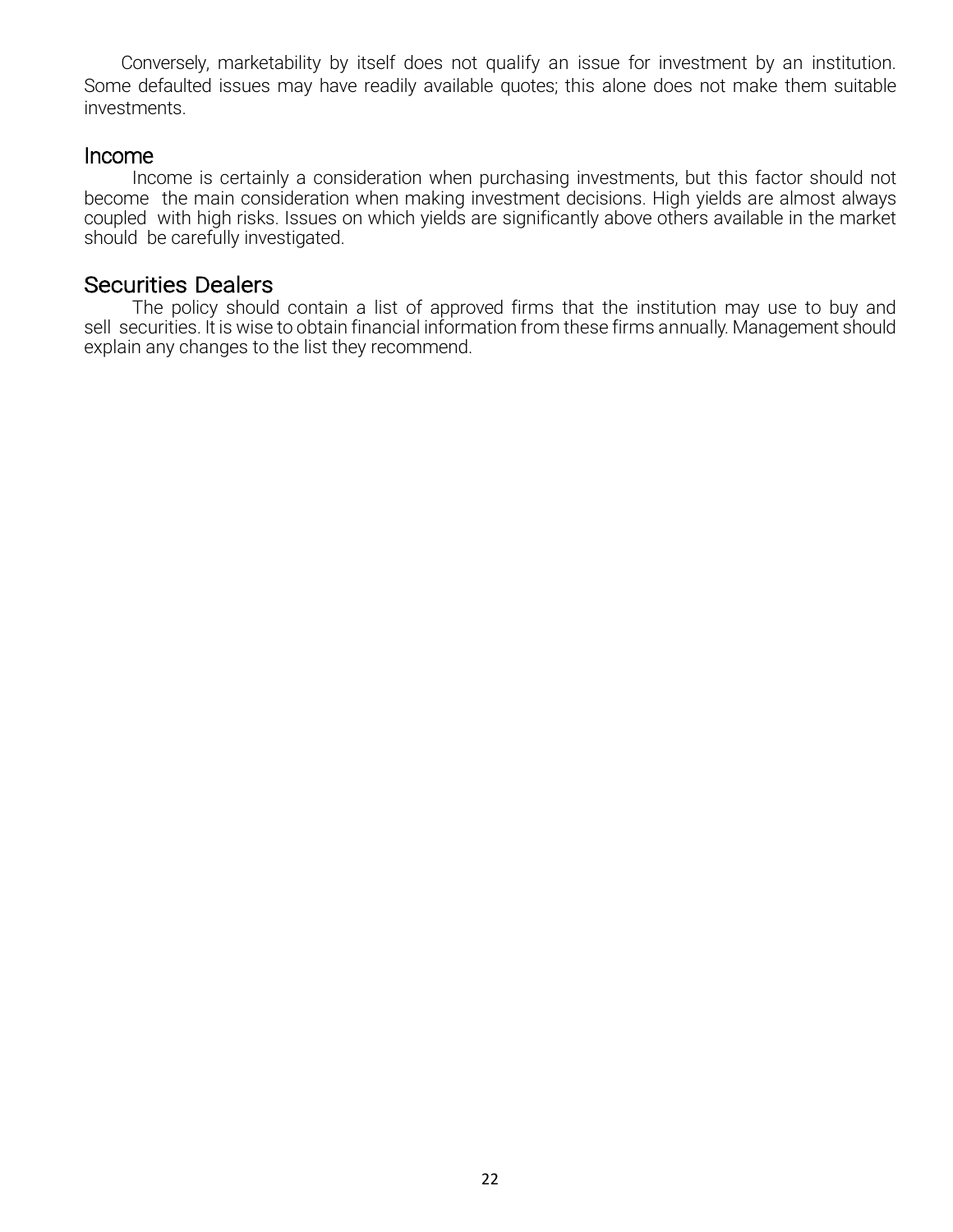# Chapter IX

# Developing a Funds/Asset-Liability Management Policy

#### Purpose of a Written Policy

Funds or asset-liability management refers to the overall control of the composition of the balance sheet accounts. Control of these accounts is necessary to generate optimum levels of earnings and to maintain sufficient liquidity to meet both predicted and unexpected cash needs. Cash needs typically arise from meeting customer loan demand or providing for withdrawals. The increasing volatility in funding sources and market rates resulting from the removal of interest rate limitations and rapid fluctuation in the economy have made effective funds management essential to successful operation. Accordingly, management must be provided written guidelines to assure that the institution's earnings and growth objectives are prudently met.

# Critical Areas of a Funds/Asset-Liability Management Policy

The policy should establish responsibility for planning and day-to-day funds management decisions. In addition, the policy should establish parameters which will allow the institution to maximize its earnings and growth objectives in a safe and sound manner. These parameters include establishing limits on the rate-sensitivity position, exposure to asset concentrations, restrictions on the loans-toassets or loans-to-deposits ratios and limits on the reliance on a particular funding source.

Another area which should be addressed in the policy is off-balance sheet activities. Activities of this nature, which involve commitments to take on assets or liabilities at a future date, have grown rapidly as institutions diversify products and sources of income. Off-balance-sheet transactions include commitments to purchase securities, standby letters of credit and loan commitments. Although these transactions are not represented on the institution's balance sheet, they can involve very significant funding and/or credit risks.

The policy should also address a contingency funding plan which describes howthe institution will meet any unusual or unanticipated liquidity needs. The plan should consider the stability of funding sources, marketability of assets and the alternative funding sources available.

The making of sound asset-liability management decisions depends in large part on the management information system used by the institution. The board should insure that the management information system provides accurate and timely reports for use by both management and the board.

As previously indicated, the funds/asset-liability management policy provides guidance in the overall control of balance sheet accounts. Consequently, the strategies implemented by the board's policy affect all areas of the financial institution, including the lending and investment functions. Correspondingly, all policies, including loan and investment policies, will need to be reviewed to determine that the strategies implemented in them are consistent with each other.